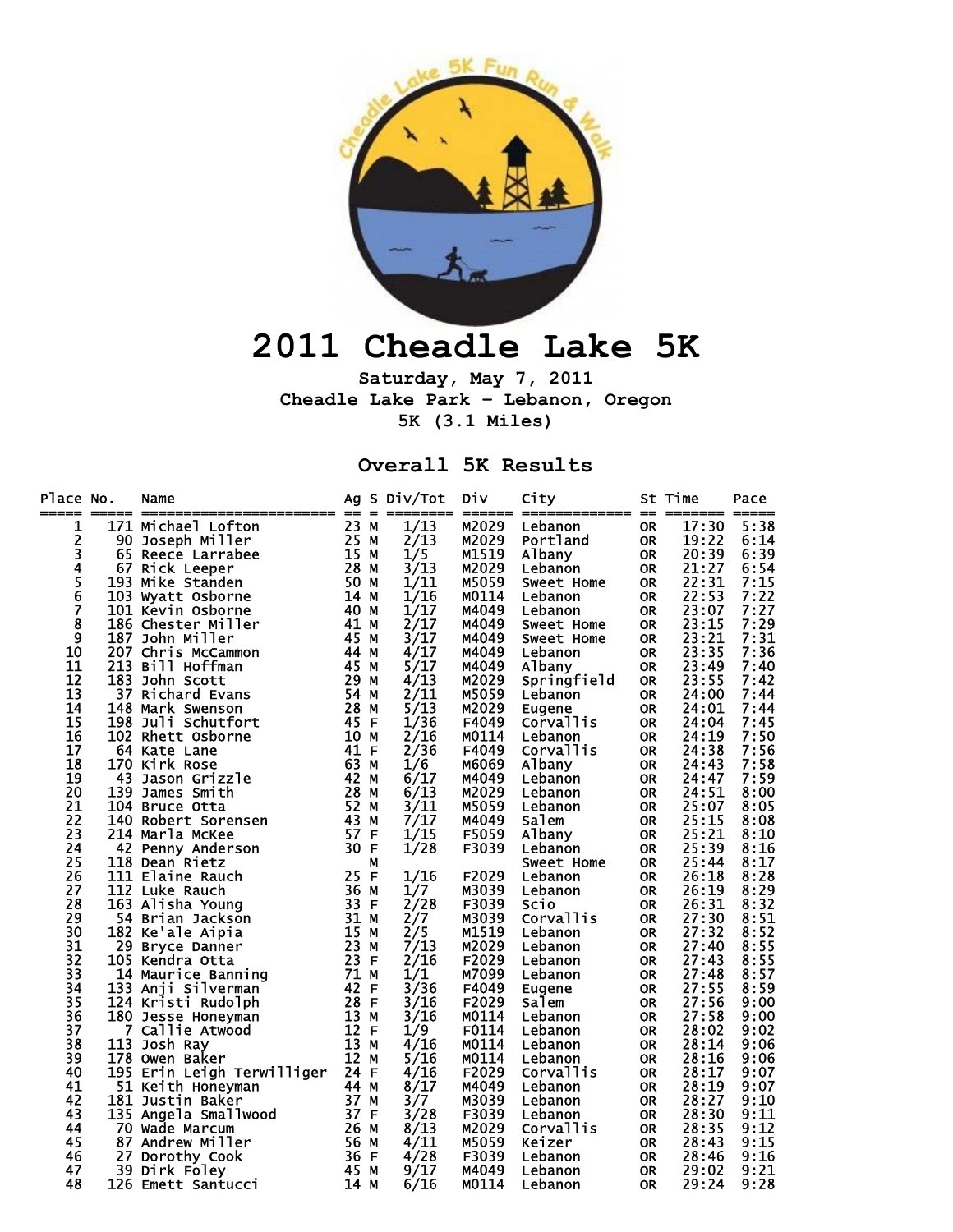| 49          | 3 Shawn Antila          | 42 M      | 10/17 | M4049 | Lebanon          |           | 30:21<br>9:47 |
|-------------|-------------------------|-----------|-------|-------|------------------|-----------|---------------|
| 50          |                         | 46 F      |       | F4049 |                  | OR        |               |
|             | 114 Michele Ray         |           | 4/36  |       | Lebanon          | <b>OR</b> | 31:01<br>9:59 |
| 51          | 57 Michaela Judah       | 44 F      | 5/36  | F4049 | Tangent          | <b>OR</b> | 31:02<br>9:59 |
| 52          | 45 Drake Harrison       | 13 M      | 7/16  | M0114 | Lebanon          | <b>OR</b> | 31:02 10:00   |
| 53          | 201 Barb Danner         | 49 F      | 6/36  | F4049 | Lebanon          | <b>OR</b> | 31:12 10:03   |
| 54          | 31 Jan Diamantine       | 67 F      | 1/7   | F6069 | Lebanon          | <b>OR</b> | 31:15 10:04   |
| 55          | 59 Chase Kern           | 22 M      | 9/13  | M2029 | Lebanon          | <b>OR</b> | 31:17 10:05   |
| 56          | 47 Nicole Mary Harrison | 16<br>-F  | 1/2   | F1519 | Lebanon          | <b>OR</b> | 31:18 10:05   |
| 57          | 49 Ruthie Hill          | 27 F      | 5/16  | F2029 | Lebanon          | <b>OR</b> | 31:27 10:08   |
| 58          | 115 Phil Ray            | 47 M      | 11/17 | M4049 | Lebanon          | <b>OR</b> | 31:32 10:09   |
| 59          | 176 Amanda Davis        | 25<br>-F  | 6/16  | F2029 | Albany           | <b>OR</b> | 31:37 10:11   |
| 60          | 110 Annette Pullen      | 43 F      | 7/36  | F4049 | Lebanon          | <b>OR</b> | 31:43 10:13   |
| 61          | 151 Laura Tesler        | 42 F      | 8/36  | F4049 | Salem            | <b>OR</b> | 31:44 10:13   |
| 62          | 121 Jennifer Rochefort  | 38 F      | 5/28  | F3039 | Lebanon          | <b>OR</b> | 31:57 10:17   |
| 63          | 66 Emily Leeper         | 26 F      | 7/16  | F2029 | Gladstone        | <b>OR</b> | 32:05 10:20   |
| 64          | 99<br>Nathan Oakeson    | 15 M      | 3/5   | M1519 | Lebanon          | <b>OR</b> | 32:11 10:22   |
| 65          | 98 Kimberly Oakeson     | 39 F      | 6/28  | F3039 | Lebanon          | <b>OR</b> | 32:12 10:22   |
| 66          | 167 Kaydi Hotrum        | 30 F      | 7/28  | F3039 | Jefferson        | <b>OR</b> | 32:15 10:23   |
| 67          | 15 Leanna Bennett       | 30 F      | 8/28  | F3039 | Albany           | <b>OR</b> | 32:28 10:27   |
| 68          | 52 Nicole Hotrum        | 29 F      | 8/16  | F2029 | Albany           | <b>OR</b> | 32:28 10:27   |
| 69          | 106 Lynda Palmer        | 42 F      | 9/36  | F4049 | Lebanon          | <b>OR</b> | 32:31 10:28   |
| 70          | 96 Athena Nofziger      | 30<br>-F  | 9/28  | F3039 | Albany           | <b>OR</b> | 32:55 10:36   |
| 71          | 53 Michael Ibach        | 41 M      | 12/17 | M4049 | Happy Valley     | <b>OR</b> | 32:55 10:36   |
| 72          | 46 Gunner Harrison      | 15<br>M   | 4/5   | M1519 | Lebanon          | <b>OR</b> | 34:30 11:06   |
| 73          | 127 Josiah Santucci     | 09<br>м   | 8/16  | M0114 | Lebanon          | <b>OR</b> | 34:36 11:09   |
| 74          | 159 Dawn White          | 50 F      | 2/15  | F5059 | Sweet Home       | <b>OR</b> | 34:54 11:14   |
| 75          | 26 Cindy Cole           | -56<br>-F | 3/15  | F5059 | Corvallis        | OR        | 35:16 11:21   |
| 76          | 25<br>Kathy Coddington  | 52<br>F   | 4/15  | F5059 | Lebanon          | <b>OR</b> | 35:25 11:24   |
| 77          | 215 Ronda Couch         | 45<br>-F  | 10/36 | F4049 | Salem            | <b>OR</b> | 35:41 11:30   |
| 78          | 55 Amanda Jeffers       | 16 F      | 2/2   | F1519 | Lebanon          | <b>OR</b> | 36:02 11:36   |
| 79          | 134 Alec Smallwood      | 16 M      | 5/5   | M1519 | Lebanon          | <b>OR</b> | 36:02 11:36   |
| 80          | 129 Matthias Santucci   | 06 M      | 9/16  | M0114 | Lebanon          | <b>OR</b> | 36:17 11:41   |
| 81          | 130 Peter Santucci      | 43<br>м   | 13/17 | M4049 | Lebanon          | <b>OR</b> | 36:17 11:41   |
| 82          | 88 Deairdre Miller      | 36 F      | 10/28 | F3039 | Lebanon          | <b>OR</b> | 36:19 11:42   |
| 83          | 177 Kayla Baker         | 13 F      | 2/9   | F0114 | Lebanon          | <b>OR</b> | 37:09 11:58   |
| 84          | 194 Michelle Steinhebel | 27 F      | 9/16  | F2029 | Lebanon          | <b>OR</b> | 37:49 12:11   |
| 85          | 179 Patty Baker         | 35 F      | 11/28 | F3039 | Lebanon          | <b>OR</b> | 37:58 12:14   |
| 86          | 144 Michael Stevenson   | 11 M      | 10/16 | M0114 | Albany           | <b>OR</b> | 38:18 12:20   |
| 87          | 142 Frank Stevenson     | 36<br>M   | 4/7   | M3039 | Albany           | <b>OR</b> | 38:18 12:20   |
| 88          | 91 Evan Morgenstern     | 08<br>М   | 11/16 | M0114 | Albany           | <b>OR</b> | 38:57 12:33   |
| 89          | 9<br>Katelyn Atwood     | 09 F      | 3/9   | F0114 | Lebanon          | <b>OR</b> | 39:04 12:35   |
| 90          | 173 Lance Kaiser        | 38 M      | 5/7   | M3039 | Salem            | <b>OR</b> | 39:21 12:40   |
| 91          | 138 Elizabeth Smith     | 26 F      | 10/16 | F2029 | Lebanon          | <b>OR</b> | 39:40 12:46   |
| 92          | 5 Leslie Armstrong      | 30 F      | 12/28 | F3039 | Lebanon          | <b>OR</b> | 39:51 12:50   |
| 93          | 36 Lars Eriksen         | 41 F      | 11/36 | F4049 | Albany           | <b>OR</b> | 39:54 12:51   |
| 94          | 8 Ethan Atwood          | 14<br>м   | 12/16 | M0114 | Lebanon          | <b>OR</b> | 40:09 12:56   |
| 95          | 162 Wendie Wunderwald   | 48<br>F   | 12/36 | F4049 | Lebanon          | <b>OR</b> | 41:02 13:13   |
| 96          | 107 Becky Pape          | 54 F      | 5/15  | F5059 | Lebanon          | <b>OR</b> | 41:02 13:13   |
| 97          | 211 Terry Stip          | 60 M      | 2/6   | M6069 | Scio             | <b>OR</b> | 41:35 13:24   |
| 98          | 164 Colton Vandetta     | 06 м      | 13/16 | M0114 | Lebanon          | OR        | 41:42 13:26   |
| 99          | 152 Amy Vandetta        | 36 F      | 13/28 | F3039 | Lebanon          | 0R        | 41:44 13:26   |
| 100         | 197 Teo Schutfort       | 11 M      | 14/16 | M0114 | Corvallis        | <b>OR</b> | 41:52 13:29   |
| 101         | 196 Elsa Schutfort      | 07 F      | 4/9   | F0114 | <b>Corvallis</b> | <b>OR</b> | 41:53 13:29   |
| 102         | 4 Debra D. Arends       | 54 F      | 6/15  | F5059 | Salem            | <b>OR</b> | 41:54 13:29   |
| 103         | 175 Katie Kaiser        | 14 F      | 5/9   | F0114 | Salem            | <b>OR</b> | 41:59 13:31   |
| 104         | 174 Carissa Kaiser      | 37 F      | 14/28 | F3039 | Salem            | <b>OR</b> | 42:04 13:33   |
| 105         | 166 Annie Latimer       | 08 F      | 6/9   | F0114 | Lebanon          | <b>OR</b> | 42:24 13:39   |
| 106         | 165 Emily Latimer       | 35 F      | 15/28 | F3039 | Lebanon          | <b>OR</b> | 42:29 13:41   |
| 107         | 30 Jeannie Davis        | 43 F      | 13/36 | F4049 | Lebanon          | <b>OR</b> | 43:01 13:51   |
| 108         | 216 Lisa Shannon        | 24 F      | 11/16 | F2029 | Lebanon          | <b>OR</b> | 43:53 14:08   |
| 109         | 63 Tami Kreutzer        | 34 F      | 16/28 | F3039 | Lebanon          | <b>OR</b> | 43:56 14:09   |
| 110         | 2 Kendra Antila         | 40 F      | 14/36 | F4049 | Lebanon          | <b>OR</b> | 44:20 14:17   |
| <u> 111</u> | 20 Nancy Bond           | 48 F      | 15/36 | F4049 | Lebanon          | 0R        | 44:57 14:28   |
| 112         | 161 Dave Wing           | 35 M      | 6/7   | M3039 | <b>Corvallis</b> | <b>OR</b> | 45:55 14:47   |
| 113         | 10 Mark Atwood          | 42 M      | 14/17 | M4049 | Lebanon          | <b>OR</b> | 46:31 14:59   |
| 114         | 11 Tammie Atwood        | 40 F      | 16/36 | F4049 | Lebanon          | <b>OR</b> | 46:32 14:59   |
| 115         | 1 Ron Andrew            | 50 M      | 5/11  | M5059 | Lebanon          | <b>OR</b> | 46:46 15:04   |
| 116         | 131 Shirley Schmidt     | 72 F      | 1/1   | F7099 | Lebanon          | <b>OR</b> | 47:17 15:13   |
| 117         | 95 Rhonda Nicholas      | 44 F      | 17/36 | F4049 | Lebanon          | <b>OR</b> | 47:40 15:21   |
| 118         | 125 Charlene Santucci   | 41 F      | 18/36 | F4049 | Lebanon          | <b>OR</b> | 47:54 15:25   |
| 119         | 128 Lydia Santucci      | 11 F      | 7/9   | F0114 | Lebanon          | <b>OR</b> | 47:54 15:25   |
| 120         | 76 Mac McGuire          | 64 M      | 3/6   | M6069 | Lebanon          | <b>OR</b> | 48:05 15:29   |
| 121         | 202 Rod Graves          | 69 M      | 4/6   | M6069 | Lebanon          | <b>OR</b> | 48:06 15:29   |
| 122         | 158 Leah Welker         | 26 F      | 12/16 | F2029 | Lebanon          | <b>OR</b> | 48:06 15:29   |
| 123         | 60 Trevor Kilgore       | 23 M      | 10/13 | M2029 | Lebanon          | 0R        | 48:07 15:30   |
| 124         | 146 Keith Struminski    | 50 M      | 6/11  | M5059 | Lebanon          | <b>OR</b> | 48:09 15:30   |
| 125         | 72 Missy Mary           | 39 F      | 17/28 | F3039 | Lebanon          | <b>OR</b> | 48:21 15:34   |
| 126         | 44<br>Donna Harrison    | 42 F      | 19/36 | F4049 | Lebanon          | <b>OR</b> | 48:22 15:34   |
| 127         | 108 Diana Peterson      | 31 F      | 18/28 | F3039 | Hubbard          | <b>OR</b> | 48:36 15:39   |
| 128         | 109 Geoff Peterson      | 32 M      | 7/7   | M3039 | Hubbard          | <b>OR</b> | 48:37 15:39   |
| 129         | 73 Jessica Mayer        | 30 F      | 19/28 | F3039 | Lebanon          | <b>OR</b> | 49:00 15:47   |
| 130         | 168 Mike Wood           | 58 M      | 7/11  | M5059 | Lebanon          | <b>OR</b> | 49:17 15:52   |
| 131         | 50 Gil Hartel           | 50 M      | 8/11  | M5059 | Lebanon          | <b>OR</b> | 49:23 15:54   |
|             |                         |           |       |       |                  |           |               |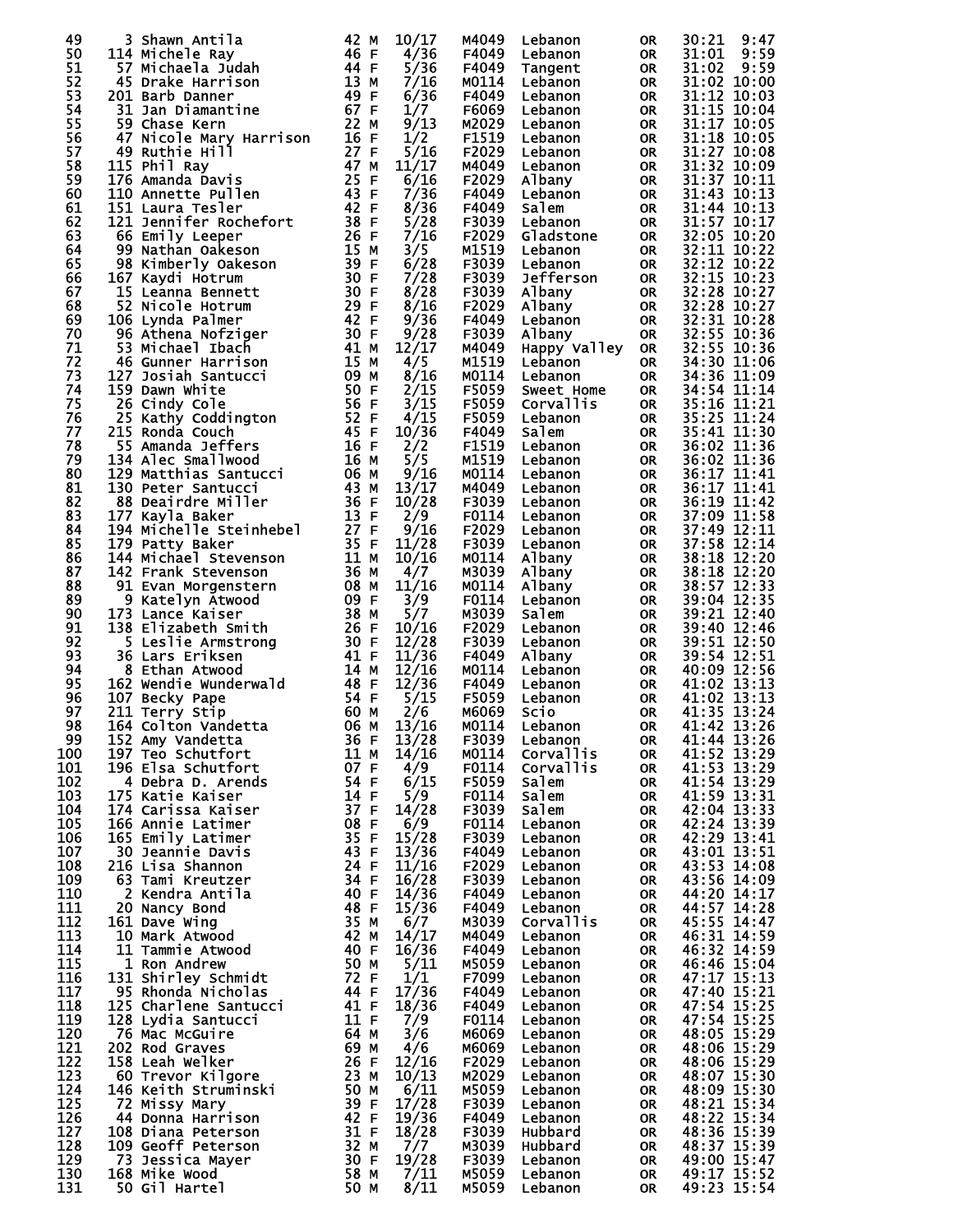| 133<br>41 M<br>15/17<br>M4049<br>Happy Valley<br>49:53 16:04<br>40 Tylor Frisk<br><b>OR</b><br>62 F<br>134<br>2/7<br>F6069<br>50:59 16:25<br>75 Lyn McGuire<br><b>OR</b><br>Lebanon<br>135<br>21 M<br>11/13<br>M2029<br>51:07 16:28<br>83 Nick McKellar<br><b>OR</b><br>Lebanon<br>136<br>36<br>20/28<br>51:19 16:31<br>F3039<br>141 Erika Stevenson<br>-F<br>Albany<br><b>OR</b><br>51:19 16:31<br>137<br>09 M<br>15/16<br>M0114<br>143 Joey Stevenson<br>Albany<br><b>OR</b><br>138<br>38 F<br>21/28<br>51:26 16:34<br>F3039<br>188 Robyn Simmons<br><b>OR</b><br>Lebanon<br>139<br>44 F<br>51:27 16:34<br>20/36<br>F4049<br>203 Cheryl James<br><b>OR</b><br>Lebanon<br>140<br>47 F<br>51:48 16:41<br>21/36<br>204 Glenda Utter<br>F4049<br><b>OR</b><br>Lebanon<br>141<br>40<br>F<br>22/36<br>F4049<br>52:07 16:47<br>35 Erin Eriksen<br>Albany<br><b>OR</b><br>142<br>48<br>-F<br>23/36<br>F4049<br>52:08 16:47<br>6 Lori Arnold<br><b>OR</b><br>Lebanon<br>143<br>14 F<br>F0114<br>8/9<br>52:12 16:48<br>12 Olivia Ausbun<br>Albany<br><b>OR</b><br>59 F<br>8/15<br>144<br>21 Kathy Buchanan<br>F5059<br>52:26 16:53<br><b>OR</b><br>Lebanon<br>52 F<br>145<br>9/15<br>F5059<br>52:33 16:55<br>172 Donna Norton<br>Lebanon<br><b>OR</b><br>146<br>21<br>12/13<br>82 Chris McKellar<br>M2029<br>54:01 17:24<br><b>OR</b><br>м<br>Lebanon<br>147<br>45<br>24/36<br>F4049<br>55:03 17:43<br>84 Sarah McKellar<br>-F<br><b>OR</b><br>Lebanon<br>148<br>30 F<br>22/28<br>F3039<br>55:04 17:44<br>185 Jessica Langley<br><b>Brownsville</b><br><b>OR</b><br>149<br>43 F<br>55:36 17:54<br>25/36<br>F4049<br>68 Kari Lindsay<br><b>OR</b><br>Lebanon<br>150<br>60 F<br>3/7<br>55:40 17:55<br>97 Kathy Norris<br>F6069<br><b>OR</b><br>Lebanon<br>151<br>43 F<br>26/36<br>169 Diane Thompson<br>F4049<br>56:18 18:08<br><b>OR</b><br>Lebanon<br>152<br>34 F<br>23/28<br>F3039<br>208 Kari Herbor<br><b>OR</b><br>56:44 18:16<br>Eugene<br>153<br>39 F<br>209 Claudia Montes<br>24/28<br>F3039<br>56:45 18:16<br><b>OR</b><br>Eugene<br>154<br>33 F<br>25/28<br>212 Jinny Farrar<br>F3039<br>56:45 18:16<br><b>OR</b><br>Lebanon<br>155<br>41 F<br>27/36<br>F4049<br>210 Kimberly Donnie<br><b>OR</b><br>56:46 18:16<br>Lebanon<br>156<br>45<br>80 Mary McIntosh<br>F<br>28/36<br>56:50 18:18<br>F4049<br><b>OR</b><br>Lebanon<br>157<br>49<br>56:53 18:19<br>19 James Bloom<br>16/17<br>М<br>M4049<br><b>OR</b><br>Lebanon<br>158<br>29<br>13/13<br>M2029<br>56:53 18:19<br>184 Brian Estes<br>M<br>Albany<br><b>OR</b><br>159<br>48<br>18 Debbie Bloom<br>29/36<br>F4049<br>56:54 18:19<br>-F<br><b>OR</b><br>Lebanon<br>160<br>57 F<br>10/15<br>F5059<br>58:23 18:48<br>145 Karen Stip<br>Scio<br><b>OR</b><br>161<br>28<br>13/16<br>28 Casey Cox<br>E<br>F2029<br>58:23 18:48<br><b>OR</b><br>Lebanon<br>38<br>162<br>F<br>26/28<br>F3039<br>58:23 18:48<br>38 Angela Fishbaugh<br><b>OR</b><br>Lebanon<br>163<br>48 F<br>30/36<br>F4049<br>58:24 18:48<br>71 Tricia Marie<br><b>OR</b><br>Lebanon<br>164<br>48 F<br>31/36<br>58:24 18:48<br>86 Gina Messer<br>F4049<br><b>OR</b><br>Lebanon<br>165<br>38 F<br>27/28<br>F3039<br>58:28 18:49<br>85 Jennifer Meltzer<br><b>OR</b><br>Lebanon<br>39 F<br>166<br>28/28<br>F3039<br>58:29 18:50<br>69 Jeanice Madsen<br><b>OR</b><br>Lebanon<br>43 F<br>167<br>32/36<br>F4049<br>58:29 18:50<br>200 Pat Wambacher<br><b>OR</b><br>Lebanon<br>58 F<br>168<br>11/15<br>F5059<br>58:31 18:51<br>24 Coral Carroll<br><b>OR</b><br>Lebanon<br>169<br>48<br>191 Sheri Dubay<br>-F<br>33/36<br>F4049<br>59:14 19:04<br><b>OR</b><br>Lebanon<br>170<br>57<br>59:15 19:05<br>192 Jim Dubay<br>9/11<br>M5059<br>M<br><b>OR</b><br>Lebanon<br>171<br>54 F<br>59:15 19:05<br>189 Jeni Powell<br>12/15<br>F5059<br><b>OR</b><br>Lebanon<br>172<br>56<br>-F<br>13/15<br>F5059<br>59:16 19:05<br>190 Linda Fowler<br><b>OR</b><br>Lebanon<br>173<br>5/6<br>59:16 19:05<br>58 Henry Kasner<br>68 M<br>M6069<br><b>OR</b><br>Lebanon<br>174<br>48<br>17/17<br>OR 1:00:51 19:35<br>93<br>м<br>M4049<br>Albany<br>Jon Morgenstern<br>175<br>59<br>10/11<br>123 Melvin Rollema<br>M5059<br>OR 1:01:33 19:49<br>м<br>Lebanon<br>43<br>176<br>154 Heidi Vokes<br>34/36<br>F4049<br>OR 1:01:48 19:54<br>-F<br>Lebanon<br>177<br>11<br>M0114<br>OR 1:01:49 19:54<br>153 Donovin Vokes<br>16/16<br>M<br>Lebanon<br>51<br>178<br>14/15<br>F5059<br>OR 1:01:59 19:57<br>89 Janet Miller<br>-F<br>Lebanon<br>179<br>27 F<br>OR 1:01:59 19:57<br>41 Andrea Gibson<br>14/16<br>F2029<br>Lebanon<br>22<br>180<br>117 Courtney Rietz<br>-F<br>15/16<br>F2029<br>OR 1:02:23<br>Lebanon<br>20:05<br>$\sim$ 23<br>OR 1:02:24 20:05<br>181<br>150 Avin Terral<br>F.<br>16/16<br>F2029<br>Lebanon<br>182<br>160 Eva Williams<br>15/15<br>F5059<br>52 F<br>OR 1:02:28 20:07<br>Sweet Home<br>183<br>132 Dan Shea<br>56 M<br>11/11<br>OR 1:03:15 20:22<br>M5059<br>Lebanon<br>184<br>116 Mary Richardson<br>62 F<br>4/7<br>OR 1:03:15 20:22<br>F6069<br>Lebanon<br>185<br>60 F<br>5/7<br>OR 1:03:15 20:22<br>149 Sherri Sytsma<br>F6069<br>Lebanon<br>186<br>OR 1:03:55 20:35<br>147 Tina Struminski<br>60 F<br>6/7<br>F6069<br>Lebanon<br>OR 1:03:56 20:35<br>187<br>120 Vonda Rietz<br>F<br>Sweet Home<br>188<br>62 M<br>6/6<br>M6069<br>OR 1:03:56 20:35<br>206 Ken Ornick<br>Lebanon<br>189<br>35/36<br>OR 1:04:23 20:44<br><b>205 Julie Miller</b><br>44 F<br>F4049<br>Lebanon<br>190<br>43 F<br>OR 1:05:45 21:10<br>94 Tanya Morgenstern<br>36/36<br>F4049<br>Albany<br>191<br>9/9<br>F0114<br>OR 1:06:00 21:15<br>92 Gretchen Morgenstern<br>05 F<br>Albany<br>192<br>23 Charlotte Butsch<br>67 F<br>OR 1:10:09 22:35<br>F6069<br>Lebanon | 132 | 199 Kristy Nofziger | 55 F | 7/15 | F5059 | Tangent | <b>OR</b> | 49:45 16:01 |
|--------------------------------------------------------------------------------------------------------------------------------------------------------------------------------------------------------------------------------------------------------------------------------------------------------------------------------------------------------------------------------------------------------------------------------------------------------------------------------------------------------------------------------------------------------------------------------------------------------------------------------------------------------------------------------------------------------------------------------------------------------------------------------------------------------------------------------------------------------------------------------------------------------------------------------------------------------------------------------------------------------------------------------------------------------------------------------------------------------------------------------------------------------------------------------------------------------------------------------------------------------------------------------------------------------------------------------------------------------------------------------------------------------------------------------------------------------------------------------------------------------------------------------------------------------------------------------------------------------------------------------------------------------------------------------------------------------------------------------------------------------------------------------------------------------------------------------------------------------------------------------------------------------------------------------------------------------------------------------------------------------------------------------------------------------------------------------------------------------------------------------------------------------------------------------------------------------------------------------------------------------------------------------------------------------------------------------------------------------------------------------------------------------------------------------------------------------------------------------------------------------------------------------------------------------------------------------------------------------------------------------------------------------------------------------------------------------------------------------------------------------------------------------------------------------------------------------------------------------------------------------------------------------------------------------------------------------------------------------------------------------------------------------------------------------------------------------------------------------------------------------------------------------------------------------------------------------------------------------------------------------------------------------------------------------------------------------------------------------------------------------------------------------------------------------------------------------------------------------------------------------------------------------------------------------------------------------------------------------------------------------------------------------------------------------------------------------------------------------------------------------------------------------------------------------------------------------------------------------------------------------------------------------------------------------------------------------------------------------------------------------------------------------------------------------------------------------------------------------------------------------------------------------------------------------------------------------------------------------------------------------------------------------------------------------------------------------------------------------------------------------------------------------------------------------------------------------------------------------------------------------------------------------------------------------------------------------------------------------------------------------------------------------------------------------------------------------------------------------------------------------------------------------------------------------------------------------------------------------------------------------------------------------------------------------------------------------------------------------------------------------------------------------------------------------------------------------------------------------------------------------------------------------------------------------------------------------------------------------------------------------------------------------------------------------------------------------------------------------------------------------------------------------------------------------------------------------------------------------------------------------------------------------------------------------------------------------------------------------------------------------------------------------|-----|---------------------|------|------|-------|---------|-----------|-------------|
|                                                                                                                                                                                                                                                                                                                                                                                                                                                                                                                                                                                                                                                                                                                                                                                                                                                                                                                                                                                                                                                                                                                                                                                                                                                                                                                                                                                                                                                                                                                                                                                                                                                                                                                                                                                                                                                                                                                                                                                                                                                                                                                                                                                                                                                                                                                                                                                                                                                                                                                                                                                                                                                                                                                                                                                                                                                                                                                                                                                                                                                                                                                                                                                                                                                                                                                                                                                                                                                                                                                                                                                                                                                                                                                                                                                                                                                                                                                                                                                                                                                                                                                                                                                                                                                                                                                                                                                                                                                                                                                                                                                                                                                                                                                                                                                                                                                                                                                                                                                                                                                                                                                                                                                                                                                                                                                                                                                                                                                                                                                                                                                                                                                        |     |                     |      |      |       |         |           |             |
|                                                                                                                                                                                                                                                                                                                                                                                                                                                                                                                                                                                                                                                                                                                                                                                                                                                                                                                                                                                                                                                                                                                                                                                                                                                                                                                                                                                                                                                                                                                                                                                                                                                                                                                                                                                                                                                                                                                                                                                                                                                                                                                                                                                                                                                                                                                                                                                                                                                                                                                                                                                                                                                                                                                                                                                                                                                                                                                                                                                                                                                                                                                                                                                                                                                                                                                                                                                                                                                                                                                                                                                                                                                                                                                                                                                                                                                                                                                                                                                                                                                                                                                                                                                                                                                                                                                                                                                                                                                                                                                                                                                                                                                                                                                                                                                                                                                                                                                                                                                                                                                                                                                                                                                                                                                                                                                                                                                                                                                                                                                                                                                                                                                        |     |                     |      |      |       |         |           |             |
|                                                                                                                                                                                                                                                                                                                                                                                                                                                                                                                                                                                                                                                                                                                                                                                                                                                                                                                                                                                                                                                                                                                                                                                                                                                                                                                                                                                                                                                                                                                                                                                                                                                                                                                                                                                                                                                                                                                                                                                                                                                                                                                                                                                                                                                                                                                                                                                                                                                                                                                                                                                                                                                                                                                                                                                                                                                                                                                                                                                                                                                                                                                                                                                                                                                                                                                                                                                                                                                                                                                                                                                                                                                                                                                                                                                                                                                                                                                                                                                                                                                                                                                                                                                                                                                                                                                                                                                                                                                                                                                                                                                                                                                                                                                                                                                                                                                                                                                                                                                                                                                                                                                                                                                                                                                                                                                                                                                                                                                                                                                                                                                                                                                        |     |                     |      |      |       |         |           |             |
|                                                                                                                                                                                                                                                                                                                                                                                                                                                                                                                                                                                                                                                                                                                                                                                                                                                                                                                                                                                                                                                                                                                                                                                                                                                                                                                                                                                                                                                                                                                                                                                                                                                                                                                                                                                                                                                                                                                                                                                                                                                                                                                                                                                                                                                                                                                                                                                                                                                                                                                                                                                                                                                                                                                                                                                                                                                                                                                                                                                                                                                                                                                                                                                                                                                                                                                                                                                                                                                                                                                                                                                                                                                                                                                                                                                                                                                                                                                                                                                                                                                                                                                                                                                                                                                                                                                                                                                                                                                                                                                                                                                                                                                                                                                                                                                                                                                                                                                                                                                                                                                                                                                                                                                                                                                                                                                                                                                                                                                                                                                                                                                                                                                        |     |                     |      |      |       |         |           |             |
|                                                                                                                                                                                                                                                                                                                                                                                                                                                                                                                                                                                                                                                                                                                                                                                                                                                                                                                                                                                                                                                                                                                                                                                                                                                                                                                                                                                                                                                                                                                                                                                                                                                                                                                                                                                                                                                                                                                                                                                                                                                                                                                                                                                                                                                                                                                                                                                                                                                                                                                                                                                                                                                                                                                                                                                                                                                                                                                                                                                                                                                                                                                                                                                                                                                                                                                                                                                                                                                                                                                                                                                                                                                                                                                                                                                                                                                                                                                                                                                                                                                                                                                                                                                                                                                                                                                                                                                                                                                                                                                                                                                                                                                                                                                                                                                                                                                                                                                                                                                                                                                                                                                                                                                                                                                                                                                                                                                                                                                                                                                                                                                                                                                        |     |                     |      |      |       |         |           |             |
|                                                                                                                                                                                                                                                                                                                                                                                                                                                                                                                                                                                                                                                                                                                                                                                                                                                                                                                                                                                                                                                                                                                                                                                                                                                                                                                                                                                                                                                                                                                                                                                                                                                                                                                                                                                                                                                                                                                                                                                                                                                                                                                                                                                                                                                                                                                                                                                                                                                                                                                                                                                                                                                                                                                                                                                                                                                                                                                                                                                                                                                                                                                                                                                                                                                                                                                                                                                                                                                                                                                                                                                                                                                                                                                                                                                                                                                                                                                                                                                                                                                                                                                                                                                                                                                                                                                                                                                                                                                                                                                                                                                                                                                                                                                                                                                                                                                                                                                                                                                                                                                                                                                                                                                                                                                                                                                                                                                                                                                                                                                                                                                                                                                        |     |                     |      |      |       |         |           |             |
|                                                                                                                                                                                                                                                                                                                                                                                                                                                                                                                                                                                                                                                                                                                                                                                                                                                                                                                                                                                                                                                                                                                                                                                                                                                                                                                                                                                                                                                                                                                                                                                                                                                                                                                                                                                                                                                                                                                                                                                                                                                                                                                                                                                                                                                                                                                                                                                                                                                                                                                                                                                                                                                                                                                                                                                                                                                                                                                                                                                                                                                                                                                                                                                                                                                                                                                                                                                                                                                                                                                                                                                                                                                                                                                                                                                                                                                                                                                                                                                                                                                                                                                                                                                                                                                                                                                                                                                                                                                                                                                                                                                                                                                                                                                                                                                                                                                                                                                                                                                                                                                                                                                                                                                                                                                                                                                                                                                                                                                                                                                                                                                                                                                        |     |                     |      |      |       |         |           |             |
|                                                                                                                                                                                                                                                                                                                                                                                                                                                                                                                                                                                                                                                                                                                                                                                                                                                                                                                                                                                                                                                                                                                                                                                                                                                                                                                                                                                                                                                                                                                                                                                                                                                                                                                                                                                                                                                                                                                                                                                                                                                                                                                                                                                                                                                                                                                                                                                                                                                                                                                                                                                                                                                                                                                                                                                                                                                                                                                                                                                                                                                                                                                                                                                                                                                                                                                                                                                                                                                                                                                                                                                                                                                                                                                                                                                                                                                                                                                                                                                                                                                                                                                                                                                                                                                                                                                                                                                                                                                                                                                                                                                                                                                                                                                                                                                                                                                                                                                                                                                                                                                                                                                                                                                                                                                                                                                                                                                                                                                                                                                                                                                                                                                        |     |                     |      |      |       |         |           |             |
|                                                                                                                                                                                                                                                                                                                                                                                                                                                                                                                                                                                                                                                                                                                                                                                                                                                                                                                                                                                                                                                                                                                                                                                                                                                                                                                                                                                                                                                                                                                                                                                                                                                                                                                                                                                                                                                                                                                                                                                                                                                                                                                                                                                                                                                                                                                                                                                                                                                                                                                                                                                                                                                                                                                                                                                                                                                                                                                                                                                                                                                                                                                                                                                                                                                                                                                                                                                                                                                                                                                                                                                                                                                                                                                                                                                                                                                                                                                                                                                                                                                                                                                                                                                                                                                                                                                                                                                                                                                                                                                                                                                                                                                                                                                                                                                                                                                                                                                                                                                                                                                                                                                                                                                                                                                                                                                                                                                                                                                                                                                                                                                                                                                        |     |                     |      |      |       |         |           |             |
|                                                                                                                                                                                                                                                                                                                                                                                                                                                                                                                                                                                                                                                                                                                                                                                                                                                                                                                                                                                                                                                                                                                                                                                                                                                                                                                                                                                                                                                                                                                                                                                                                                                                                                                                                                                                                                                                                                                                                                                                                                                                                                                                                                                                                                                                                                                                                                                                                                                                                                                                                                                                                                                                                                                                                                                                                                                                                                                                                                                                                                                                                                                                                                                                                                                                                                                                                                                                                                                                                                                                                                                                                                                                                                                                                                                                                                                                                                                                                                                                                                                                                                                                                                                                                                                                                                                                                                                                                                                                                                                                                                                                                                                                                                                                                                                                                                                                                                                                                                                                                                                                                                                                                                                                                                                                                                                                                                                                                                                                                                                                                                                                                                                        |     |                     |      |      |       |         |           |             |
|                                                                                                                                                                                                                                                                                                                                                                                                                                                                                                                                                                                                                                                                                                                                                                                                                                                                                                                                                                                                                                                                                                                                                                                                                                                                                                                                                                                                                                                                                                                                                                                                                                                                                                                                                                                                                                                                                                                                                                                                                                                                                                                                                                                                                                                                                                                                                                                                                                                                                                                                                                                                                                                                                                                                                                                                                                                                                                                                                                                                                                                                                                                                                                                                                                                                                                                                                                                                                                                                                                                                                                                                                                                                                                                                                                                                                                                                                                                                                                                                                                                                                                                                                                                                                                                                                                                                                                                                                                                                                                                                                                                                                                                                                                                                                                                                                                                                                                                                                                                                                                                                                                                                                                                                                                                                                                                                                                                                                                                                                                                                                                                                                                                        |     |                     |      |      |       |         |           |             |
|                                                                                                                                                                                                                                                                                                                                                                                                                                                                                                                                                                                                                                                                                                                                                                                                                                                                                                                                                                                                                                                                                                                                                                                                                                                                                                                                                                                                                                                                                                                                                                                                                                                                                                                                                                                                                                                                                                                                                                                                                                                                                                                                                                                                                                                                                                                                                                                                                                                                                                                                                                                                                                                                                                                                                                                                                                                                                                                                                                                                                                                                                                                                                                                                                                                                                                                                                                                                                                                                                                                                                                                                                                                                                                                                                                                                                                                                                                                                                                                                                                                                                                                                                                                                                                                                                                                                                                                                                                                                                                                                                                                                                                                                                                                                                                                                                                                                                                                                                                                                                                                                                                                                                                                                                                                                                                                                                                                                                                                                                                                                                                                                                                                        |     |                     |      |      |       |         |           |             |
|                                                                                                                                                                                                                                                                                                                                                                                                                                                                                                                                                                                                                                                                                                                                                                                                                                                                                                                                                                                                                                                                                                                                                                                                                                                                                                                                                                                                                                                                                                                                                                                                                                                                                                                                                                                                                                                                                                                                                                                                                                                                                                                                                                                                                                                                                                                                                                                                                                                                                                                                                                                                                                                                                                                                                                                                                                                                                                                                                                                                                                                                                                                                                                                                                                                                                                                                                                                                                                                                                                                                                                                                                                                                                                                                                                                                                                                                                                                                                                                                                                                                                                                                                                                                                                                                                                                                                                                                                                                                                                                                                                                                                                                                                                                                                                                                                                                                                                                                                                                                                                                                                                                                                                                                                                                                                                                                                                                                                                                                                                                                                                                                                                                        |     |                     |      |      |       |         |           |             |
|                                                                                                                                                                                                                                                                                                                                                                                                                                                                                                                                                                                                                                                                                                                                                                                                                                                                                                                                                                                                                                                                                                                                                                                                                                                                                                                                                                                                                                                                                                                                                                                                                                                                                                                                                                                                                                                                                                                                                                                                                                                                                                                                                                                                                                                                                                                                                                                                                                                                                                                                                                                                                                                                                                                                                                                                                                                                                                                                                                                                                                                                                                                                                                                                                                                                                                                                                                                                                                                                                                                                                                                                                                                                                                                                                                                                                                                                                                                                                                                                                                                                                                                                                                                                                                                                                                                                                                                                                                                                                                                                                                                                                                                                                                                                                                                                                                                                                                                                                                                                                                                                                                                                                                                                                                                                                                                                                                                                                                                                                                                                                                                                                                                        |     |                     |      |      |       |         |           |             |
|                                                                                                                                                                                                                                                                                                                                                                                                                                                                                                                                                                                                                                                                                                                                                                                                                                                                                                                                                                                                                                                                                                                                                                                                                                                                                                                                                                                                                                                                                                                                                                                                                                                                                                                                                                                                                                                                                                                                                                                                                                                                                                                                                                                                                                                                                                                                                                                                                                                                                                                                                                                                                                                                                                                                                                                                                                                                                                                                                                                                                                                                                                                                                                                                                                                                                                                                                                                                                                                                                                                                                                                                                                                                                                                                                                                                                                                                                                                                                                                                                                                                                                                                                                                                                                                                                                                                                                                                                                                                                                                                                                                                                                                                                                                                                                                                                                                                                                                                                                                                                                                                                                                                                                                                                                                                                                                                                                                                                                                                                                                                                                                                                                                        |     |                     |      |      |       |         |           |             |
|                                                                                                                                                                                                                                                                                                                                                                                                                                                                                                                                                                                                                                                                                                                                                                                                                                                                                                                                                                                                                                                                                                                                                                                                                                                                                                                                                                                                                                                                                                                                                                                                                                                                                                                                                                                                                                                                                                                                                                                                                                                                                                                                                                                                                                                                                                                                                                                                                                                                                                                                                                                                                                                                                                                                                                                                                                                                                                                                                                                                                                                                                                                                                                                                                                                                                                                                                                                                                                                                                                                                                                                                                                                                                                                                                                                                                                                                                                                                                                                                                                                                                                                                                                                                                                                                                                                                                                                                                                                                                                                                                                                                                                                                                                                                                                                                                                                                                                                                                                                                                                                                                                                                                                                                                                                                                                                                                                                                                                                                                                                                                                                                                                                        |     |                     |      |      |       |         |           |             |
|                                                                                                                                                                                                                                                                                                                                                                                                                                                                                                                                                                                                                                                                                                                                                                                                                                                                                                                                                                                                                                                                                                                                                                                                                                                                                                                                                                                                                                                                                                                                                                                                                                                                                                                                                                                                                                                                                                                                                                                                                                                                                                                                                                                                                                                                                                                                                                                                                                                                                                                                                                                                                                                                                                                                                                                                                                                                                                                                                                                                                                                                                                                                                                                                                                                                                                                                                                                                                                                                                                                                                                                                                                                                                                                                                                                                                                                                                                                                                                                                                                                                                                                                                                                                                                                                                                                                                                                                                                                                                                                                                                                                                                                                                                                                                                                                                                                                                                                                                                                                                                                                                                                                                                                                                                                                                                                                                                                                                                                                                                                                                                                                                                                        |     |                     |      |      |       |         |           |             |
|                                                                                                                                                                                                                                                                                                                                                                                                                                                                                                                                                                                                                                                                                                                                                                                                                                                                                                                                                                                                                                                                                                                                                                                                                                                                                                                                                                                                                                                                                                                                                                                                                                                                                                                                                                                                                                                                                                                                                                                                                                                                                                                                                                                                                                                                                                                                                                                                                                                                                                                                                                                                                                                                                                                                                                                                                                                                                                                                                                                                                                                                                                                                                                                                                                                                                                                                                                                                                                                                                                                                                                                                                                                                                                                                                                                                                                                                                                                                                                                                                                                                                                                                                                                                                                                                                                                                                                                                                                                                                                                                                                                                                                                                                                                                                                                                                                                                                                                                                                                                                                                                                                                                                                                                                                                                                                                                                                                                                                                                                                                                                                                                                                                        |     |                     |      |      |       |         |           |             |
|                                                                                                                                                                                                                                                                                                                                                                                                                                                                                                                                                                                                                                                                                                                                                                                                                                                                                                                                                                                                                                                                                                                                                                                                                                                                                                                                                                                                                                                                                                                                                                                                                                                                                                                                                                                                                                                                                                                                                                                                                                                                                                                                                                                                                                                                                                                                                                                                                                                                                                                                                                                                                                                                                                                                                                                                                                                                                                                                                                                                                                                                                                                                                                                                                                                                                                                                                                                                                                                                                                                                                                                                                                                                                                                                                                                                                                                                                                                                                                                                                                                                                                                                                                                                                                                                                                                                                                                                                                                                                                                                                                                                                                                                                                                                                                                                                                                                                                                                                                                                                                                                                                                                                                                                                                                                                                                                                                                                                                                                                                                                                                                                                                                        |     |                     |      |      |       |         |           |             |
|                                                                                                                                                                                                                                                                                                                                                                                                                                                                                                                                                                                                                                                                                                                                                                                                                                                                                                                                                                                                                                                                                                                                                                                                                                                                                                                                                                                                                                                                                                                                                                                                                                                                                                                                                                                                                                                                                                                                                                                                                                                                                                                                                                                                                                                                                                                                                                                                                                                                                                                                                                                                                                                                                                                                                                                                                                                                                                                                                                                                                                                                                                                                                                                                                                                                                                                                                                                                                                                                                                                                                                                                                                                                                                                                                                                                                                                                                                                                                                                                                                                                                                                                                                                                                                                                                                                                                                                                                                                                                                                                                                                                                                                                                                                                                                                                                                                                                                                                                                                                                                                                                                                                                                                                                                                                                                                                                                                                                                                                                                                                                                                                                                                        |     |                     |      |      |       |         |           |             |
|                                                                                                                                                                                                                                                                                                                                                                                                                                                                                                                                                                                                                                                                                                                                                                                                                                                                                                                                                                                                                                                                                                                                                                                                                                                                                                                                                                                                                                                                                                                                                                                                                                                                                                                                                                                                                                                                                                                                                                                                                                                                                                                                                                                                                                                                                                                                                                                                                                                                                                                                                                                                                                                                                                                                                                                                                                                                                                                                                                                                                                                                                                                                                                                                                                                                                                                                                                                                                                                                                                                                                                                                                                                                                                                                                                                                                                                                                                                                                                                                                                                                                                                                                                                                                                                                                                                                                                                                                                                                                                                                                                                                                                                                                                                                                                                                                                                                                                                                                                                                                                                                                                                                                                                                                                                                                                                                                                                                                                                                                                                                                                                                                                                        |     |                     |      |      |       |         |           |             |
|                                                                                                                                                                                                                                                                                                                                                                                                                                                                                                                                                                                                                                                                                                                                                                                                                                                                                                                                                                                                                                                                                                                                                                                                                                                                                                                                                                                                                                                                                                                                                                                                                                                                                                                                                                                                                                                                                                                                                                                                                                                                                                                                                                                                                                                                                                                                                                                                                                                                                                                                                                                                                                                                                                                                                                                                                                                                                                                                                                                                                                                                                                                                                                                                                                                                                                                                                                                                                                                                                                                                                                                                                                                                                                                                                                                                                                                                                                                                                                                                                                                                                                                                                                                                                                                                                                                                                                                                                                                                                                                                                                                                                                                                                                                                                                                                                                                                                                                                                                                                                                                                                                                                                                                                                                                                                                                                                                                                                                                                                                                                                                                                                                                        |     |                     |      |      |       |         |           |             |
|                                                                                                                                                                                                                                                                                                                                                                                                                                                                                                                                                                                                                                                                                                                                                                                                                                                                                                                                                                                                                                                                                                                                                                                                                                                                                                                                                                                                                                                                                                                                                                                                                                                                                                                                                                                                                                                                                                                                                                                                                                                                                                                                                                                                                                                                                                                                                                                                                                                                                                                                                                                                                                                                                                                                                                                                                                                                                                                                                                                                                                                                                                                                                                                                                                                                                                                                                                                                                                                                                                                                                                                                                                                                                                                                                                                                                                                                                                                                                                                                                                                                                                                                                                                                                                                                                                                                                                                                                                                                                                                                                                                                                                                                                                                                                                                                                                                                                                                                                                                                                                                                                                                                                                                                                                                                                                                                                                                                                                                                                                                                                                                                                                                        |     |                     |      |      |       |         |           |             |
|                                                                                                                                                                                                                                                                                                                                                                                                                                                                                                                                                                                                                                                                                                                                                                                                                                                                                                                                                                                                                                                                                                                                                                                                                                                                                                                                                                                                                                                                                                                                                                                                                                                                                                                                                                                                                                                                                                                                                                                                                                                                                                                                                                                                                                                                                                                                                                                                                                                                                                                                                                                                                                                                                                                                                                                                                                                                                                                                                                                                                                                                                                                                                                                                                                                                                                                                                                                                                                                                                                                                                                                                                                                                                                                                                                                                                                                                                                                                                                                                                                                                                                                                                                                                                                                                                                                                                                                                                                                                                                                                                                                                                                                                                                                                                                                                                                                                                                                                                                                                                                                                                                                                                                                                                                                                                                                                                                                                                                                                                                                                                                                                                                                        |     |                     |      |      |       |         |           |             |
|                                                                                                                                                                                                                                                                                                                                                                                                                                                                                                                                                                                                                                                                                                                                                                                                                                                                                                                                                                                                                                                                                                                                                                                                                                                                                                                                                                                                                                                                                                                                                                                                                                                                                                                                                                                                                                                                                                                                                                                                                                                                                                                                                                                                                                                                                                                                                                                                                                                                                                                                                                                                                                                                                                                                                                                                                                                                                                                                                                                                                                                                                                                                                                                                                                                                                                                                                                                                                                                                                                                                                                                                                                                                                                                                                                                                                                                                                                                                                                                                                                                                                                                                                                                                                                                                                                                                                                                                                                                                                                                                                                                                                                                                                                                                                                                                                                                                                                                                                                                                                                                                                                                                                                                                                                                                                                                                                                                                                                                                                                                                                                                                                                                        |     |                     |      |      |       |         |           |             |
|                                                                                                                                                                                                                                                                                                                                                                                                                                                                                                                                                                                                                                                                                                                                                                                                                                                                                                                                                                                                                                                                                                                                                                                                                                                                                                                                                                                                                                                                                                                                                                                                                                                                                                                                                                                                                                                                                                                                                                                                                                                                                                                                                                                                                                                                                                                                                                                                                                                                                                                                                                                                                                                                                                                                                                                                                                                                                                                                                                                                                                                                                                                                                                                                                                                                                                                                                                                                                                                                                                                                                                                                                                                                                                                                                                                                                                                                                                                                                                                                                                                                                                                                                                                                                                                                                                                                                                                                                                                                                                                                                                                                                                                                                                                                                                                                                                                                                                                                                                                                                                                                                                                                                                                                                                                                                                                                                                                                                                                                                                                                                                                                                                                        |     |                     |      |      |       |         |           |             |
|                                                                                                                                                                                                                                                                                                                                                                                                                                                                                                                                                                                                                                                                                                                                                                                                                                                                                                                                                                                                                                                                                                                                                                                                                                                                                                                                                                                                                                                                                                                                                                                                                                                                                                                                                                                                                                                                                                                                                                                                                                                                                                                                                                                                                                                                                                                                                                                                                                                                                                                                                                                                                                                                                                                                                                                                                                                                                                                                                                                                                                                                                                                                                                                                                                                                                                                                                                                                                                                                                                                                                                                                                                                                                                                                                                                                                                                                                                                                                                                                                                                                                                                                                                                                                                                                                                                                                                                                                                                                                                                                                                                                                                                                                                                                                                                                                                                                                                                                                                                                                                                                                                                                                                                                                                                                                                                                                                                                                                                                                                                                                                                                                                                        |     |                     |      |      |       |         |           |             |
|                                                                                                                                                                                                                                                                                                                                                                                                                                                                                                                                                                                                                                                                                                                                                                                                                                                                                                                                                                                                                                                                                                                                                                                                                                                                                                                                                                                                                                                                                                                                                                                                                                                                                                                                                                                                                                                                                                                                                                                                                                                                                                                                                                                                                                                                                                                                                                                                                                                                                                                                                                                                                                                                                                                                                                                                                                                                                                                                                                                                                                                                                                                                                                                                                                                                                                                                                                                                                                                                                                                                                                                                                                                                                                                                                                                                                                                                                                                                                                                                                                                                                                                                                                                                                                                                                                                                                                                                                                                                                                                                                                                                                                                                                                                                                                                                                                                                                                                                                                                                                                                                                                                                                                                                                                                                                                                                                                                                                                                                                                                                                                                                                                                        |     |                     |      |      |       |         |           |             |
|                                                                                                                                                                                                                                                                                                                                                                                                                                                                                                                                                                                                                                                                                                                                                                                                                                                                                                                                                                                                                                                                                                                                                                                                                                                                                                                                                                                                                                                                                                                                                                                                                                                                                                                                                                                                                                                                                                                                                                                                                                                                                                                                                                                                                                                                                                                                                                                                                                                                                                                                                                                                                                                                                                                                                                                                                                                                                                                                                                                                                                                                                                                                                                                                                                                                                                                                                                                                                                                                                                                                                                                                                                                                                                                                                                                                                                                                                                                                                                                                                                                                                                                                                                                                                                                                                                                                                                                                                                                                                                                                                                                                                                                                                                                                                                                                                                                                                                                                                                                                                                                                                                                                                                                                                                                                                                                                                                                                                                                                                                                                                                                                                                                        |     |                     |      |      |       |         |           |             |
|                                                                                                                                                                                                                                                                                                                                                                                                                                                                                                                                                                                                                                                                                                                                                                                                                                                                                                                                                                                                                                                                                                                                                                                                                                                                                                                                                                                                                                                                                                                                                                                                                                                                                                                                                                                                                                                                                                                                                                                                                                                                                                                                                                                                                                                                                                                                                                                                                                                                                                                                                                                                                                                                                                                                                                                                                                                                                                                                                                                                                                                                                                                                                                                                                                                                                                                                                                                                                                                                                                                                                                                                                                                                                                                                                                                                                                                                                                                                                                                                                                                                                                                                                                                                                                                                                                                                                                                                                                                                                                                                                                                                                                                                                                                                                                                                                                                                                                                                                                                                                                                                                                                                                                                                                                                                                                                                                                                                                                                                                                                                                                                                                                                        |     |                     |      |      |       |         |           |             |
|                                                                                                                                                                                                                                                                                                                                                                                                                                                                                                                                                                                                                                                                                                                                                                                                                                                                                                                                                                                                                                                                                                                                                                                                                                                                                                                                                                                                                                                                                                                                                                                                                                                                                                                                                                                                                                                                                                                                                                                                                                                                                                                                                                                                                                                                                                                                                                                                                                                                                                                                                                                                                                                                                                                                                                                                                                                                                                                                                                                                                                                                                                                                                                                                                                                                                                                                                                                                                                                                                                                                                                                                                                                                                                                                                                                                                                                                                                                                                                                                                                                                                                                                                                                                                                                                                                                                                                                                                                                                                                                                                                                                                                                                                                                                                                                                                                                                                                                                                                                                                                                                                                                                                                                                                                                                                                                                                                                                                                                                                                                                                                                                                                                        |     |                     |      |      |       |         |           |             |
|                                                                                                                                                                                                                                                                                                                                                                                                                                                                                                                                                                                                                                                                                                                                                                                                                                                                                                                                                                                                                                                                                                                                                                                                                                                                                                                                                                                                                                                                                                                                                                                                                                                                                                                                                                                                                                                                                                                                                                                                                                                                                                                                                                                                                                                                                                                                                                                                                                                                                                                                                                                                                                                                                                                                                                                                                                                                                                                                                                                                                                                                                                                                                                                                                                                                                                                                                                                                                                                                                                                                                                                                                                                                                                                                                                                                                                                                                                                                                                                                                                                                                                                                                                                                                                                                                                                                                                                                                                                                                                                                                                                                                                                                                                                                                                                                                                                                                                                                                                                                                                                                                                                                                                                                                                                                                                                                                                                                                                                                                                                                                                                                                                                        |     |                     |      |      |       |         |           |             |
|                                                                                                                                                                                                                                                                                                                                                                                                                                                                                                                                                                                                                                                                                                                                                                                                                                                                                                                                                                                                                                                                                                                                                                                                                                                                                                                                                                                                                                                                                                                                                                                                                                                                                                                                                                                                                                                                                                                                                                                                                                                                                                                                                                                                                                                                                                                                                                                                                                                                                                                                                                                                                                                                                                                                                                                                                                                                                                                                                                                                                                                                                                                                                                                                                                                                                                                                                                                                                                                                                                                                                                                                                                                                                                                                                                                                                                                                                                                                                                                                                                                                                                                                                                                                                                                                                                                                                                                                                                                                                                                                                                                                                                                                                                                                                                                                                                                                                                                                                                                                                                                                                                                                                                                                                                                                                                                                                                                                                                                                                                                                                                                                                                                        |     |                     |      |      |       |         |           |             |
|                                                                                                                                                                                                                                                                                                                                                                                                                                                                                                                                                                                                                                                                                                                                                                                                                                                                                                                                                                                                                                                                                                                                                                                                                                                                                                                                                                                                                                                                                                                                                                                                                                                                                                                                                                                                                                                                                                                                                                                                                                                                                                                                                                                                                                                                                                                                                                                                                                                                                                                                                                                                                                                                                                                                                                                                                                                                                                                                                                                                                                                                                                                                                                                                                                                                                                                                                                                                                                                                                                                                                                                                                                                                                                                                                                                                                                                                                                                                                                                                                                                                                                                                                                                                                                                                                                                                                                                                                                                                                                                                                                                                                                                                                                                                                                                                                                                                                                                                                                                                                                                                                                                                                                                                                                                                                                                                                                                                                                                                                                                                                                                                                                                        |     |                     |      |      |       |         |           |             |
|                                                                                                                                                                                                                                                                                                                                                                                                                                                                                                                                                                                                                                                                                                                                                                                                                                                                                                                                                                                                                                                                                                                                                                                                                                                                                                                                                                                                                                                                                                                                                                                                                                                                                                                                                                                                                                                                                                                                                                                                                                                                                                                                                                                                                                                                                                                                                                                                                                                                                                                                                                                                                                                                                                                                                                                                                                                                                                                                                                                                                                                                                                                                                                                                                                                                                                                                                                                                                                                                                                                                                                                                                                                                                                                                                                                                                                                                                                                                                                                                                                                                                                                                                                                                                                                                                                                                                                                                                                                                                                                                                                                                                                                                                                                                                                                                                                                                                                                                                                                                                                                                                                                                                                                                                                                                                                                                                                                                                                                                                                                                                                                                                                                        |     |                     |      |      |       |         |           |             |
|                                                                                                                                                                                                                                                                                                                                                                                                                                                                                                                                                                                                                                                                                                                                                                                                                                                                                                                                                                                                                                                                                                                                                                                                                                                                                                                                                                                                                                                                                                                                                                                                                                                                                                                                                                                                                                                                                                                                                                                                                                                                                                                                                                                                                                                                                                                                                                                                                                                                                                                                                                                                                                                                                                                                                                                                                                                                                                                                                                                                                                                                                                                                                                                                                                                                                                                                                                                                                                                                                                                                                                                                                                                                                                                                                                                                                                                                                                                                                                                                                                                                                                                                                                                                                                                                                                                                                                                                                                                                                                                                                                                                                                                                                                                                                                                                                                                                                                                                                                                                                                                                                                                                                                                                                                                                                                                                                                                                                                                                                                                                                                                                                                                        |     |                     |      |      |       |         |           |             |
|                                                                                                                                                                                                                                                                                                                                                                                                                                                                                                                                                                                                                                                                                                                                                                                                                                                                                                                                                                                                                                                                                                                                                                                                                                                                                                                                                                                                                                                                                                                                                                                                                                                                                                                                                                                                                                                                                                                                                                                                                                                                                                                                                                                                                                                                                                                                                                                                                                                                                                                                                                                                                                                                                                                                                                                                                                                                                                                                                                                                                                                                                                                                                                                                                                                                                                                                                                                                                                                                                                                                                                                                                                                                                                                                                                                                                                                                                                                                                                                                                                                                                                                                                                                                                                                                                                                                                                                                                                                                                                                                                                                                                                                                                                                                                                                                                                                                                                                                                                                                                                                                                                                                                                                                                                                                                                                                                                                                                                                                                                                                                                                                                                                        |     |                     |      |      |       |         |           |             |
|                                                                                                                                                                                                                                                                                                                                                                                                                                                                                                                                                                                                                                                                                                                                                                                                                                                                                                                                                                                                                                                                                                                                                                                                                                                                                                                                                                                                                                                                                                                                                                                                                                                                                                                                                                                                                                                                                                                                                                                                                                                                                                                                                                                                                                                                                                                                                                                                                                                                                                                                                                                                                                                                                                                                                                                                                                                                                                                                                                                                                                                                                                                                                                                                                                                                                                                                                                                                                                                                                                                                                                                                                                                                                                                                                                                                                                                                                                                                                                                                                                                                                                                                                                                                                                                                                                                                                                                                                                                                                                                                                                                                                                                                                                                                                                                                                                                                                                                                                                                                                                                                                                                                                                                                                                                                                                                                                                                                                                                                                                                                                                                                                                                        |     |                     |      |      |       |         |           |             |
|                                                                                                                                                                                                                                                                                                                                                                                                                                                                                                                                                                                                                                                                                                                                                                                                                                                                                                                                                                                                                                                                                                                                                                                                                                                                                                                                                                                                                                                                                                                                                                                                                                                                                                                                                                                                                                                                                                                                                                                                                                                                                                                                                                                                                                                                                                                                                                                                                                                                                                                                                                                                                                                                                                                                                                                                                                                                                                                                                                                                                                                                                                                                                                                                                                                                                                                                                                                                                                                                                                                                                                                                                                                                                                                                                                                                                                                                                                                                                                                                                                                                                                                                                                                                                                                                                                                                                                                                                                                                                                                                                                                                                                                                                                                                                                                                                                                                                                                                                                                                                                                                                                                                                                                                                                                                                                                                                                                                                                                                                                                                                                                                                                                        |     |                     |      |      |       |         |           |             |
|                                                                                                                                                                                                                                                                                                                                                                                                                                                                                                                                                                                                                                                                                                                                                                                                                                                                                                                                                                                                                                                                                                                                                                                                                                                                                                                                                                                                                                                                                                                                                                                                                                                                                                                                                                                                                                                                                                                                                                                                                                                                                                                                                                                                                                                                                                                                                                                                                                                                                                                                                                                                                                                                                                                                                                                                                                                                                                                                                                                                                                                                                                                                                                                                                                                                                                                                                                                                                                                                                                                                                                                                                                                                                                                                                                                                                                                                                                                                                                                                                                                                                                                                                                                                                                                                                                                                                                                                                                                                                                                                                                                                                                                                                                                                                                                                                                                                                                                                                                                                                                                                                                                                                                                                                                                                                                                                                                                                                                                                                                                                                                                                                                                        |     |                     |      |      |       |         |           |             |
|                                                                                                                                                                                                                                                                                                                                                                                                                                                                                                                                                                                                                                                                                                                                                                                                                                                                                                                                                                                                                                                                                                                                                                                                                                                                                                                                                                                                                                                                                                                                                                                                                                                                                                                                                                                                                                                                                                                                                                                                                                                                                                                                                                                                                                                                                                                                                                                                                                                                                                                                                                                                                                                                                                                                                                                                                                                                                                                                                                                                                                                                                                                                                                                                                                                                                                                                                                                                                                                                                                                                                                                                                                                                                                                                                                                                                                                                                                                                                                                                                                                                                                                                                                                                                                                                                                                                                                                                                                                                                                                                                                                                                                                                                                                                                                                                                                                                                                                                                                                                                                                                                                                                                                                                                                                                                                                                                                                                                                                                                                                                                                                                                                                        |     |                     |      |      |       |         |           |             |
|                                                                                                                                                                                                                                                                                                                                                                                                                                                                                                                                                                                                                                                                                                                                                                                                                                                                                                                                                                                                                                                                                                                                                                                                                                                                                                                                                                                                                                                                                                                                                                                                                                                                                                                                                                                                                                                                                                                                                                                                                                                                                                                                                                                                                                                                                                                                                                                                                                                                                                                                                                                                                                                                                                                                                                                                                                                                                                                                                                                                                                                                                                                                                                                                                                                                                                                                                                                                                                                                                                                                                                                                                                                                                                                                                                                                                                                                                                                                                                                                                                                                                                                                                                                                                                                                                                                                                                                                                                                                                                                                                                                                                                                                                                                                                                                                                                                                                                                                                                                                                                                                                                                                                                                                                                                                                                                                                                                                                                                                                                                                                                                                                                                        |     |                     |      |      |       |         |           |             |
|                                                                                                                                                                                                                                                                                                                                                                                                                                                                                                                                                                                                                                                                                                                                                                                                                                                                                                                                                                                                                                                                                                                                                                                                                                                                                                                                                                                                                                                                                                                                                                                                                                                                                                                                                                                                                                                                                                                                                                                                                                                                                                                                                                                                                                                                                                                                                                                                                                                                                                                                                                                                                                                                                                                                                                                                                                                                                                                                                                                                                                                                                                                                                                                                                                                                                                                                                                                                                                                                                                                                                                                                                                                                                                                                                                                                                                                                                                                                                                                                                                                                                                                                                                                                                                                                                                                                                                                                                                                                                                                                                                                                                                                                                                                                                                                                                                                                                                                                                                                                                                                                                                                                                                                                                                                                                                                                                                                                                                                                                                                                                                                                                                                        |     |                     |      |      |       |         |           |             |
|                                                                                                                                                                                                                                                                                                                                                                                                                                                                                                                                                                                                                                                                                                                                                                                                                                                                                                                                                                                                                                                                                                                                                                                                                                                                                                                                                                                                                                                                                                                                                                                                                                                                                                                                                                                                                                                                                                                                                                                                                                                                                                                                                                                                                                                                                                                                                                                                                                                                                                                                                                                                                                                                                                                                                                                                                                                                                                                                                                                                                                                                                                                                                                                                                                                                                                                                                                                                                                                                                                                                                                                                                                                                                                                                                                                                                                                                                                                                                                                                                                                                                                                                                                                                                                                                                                                                                                                                                                                                                                                                                                                                                                                                                                                                                                                                                                                                                                                                                                                                                                                                                                                                                                                                                                                                                                                                                                                                                                                                                                                                                                                                                                                        |     |                     |      |      |       |         |           |             |
|                                                                                                                                                                                                                                                                                                                                                                                                                                                                                                                                                                                                                                                                                                                                                                                                                                                                                                                                                                                                                                                                                                                                                                                                                                                                                                                                                                                                                                                                                                                                                                                                                                                                                                                                                                                                                                                                                                                                                                                                                                                                                                                                                                                                                                                                                                                                                                                                                                                                                                                                                                                                                                                                                                                                                                                                                                                                                                                                                                                                                                                                                                                                                                                                                                                                                                                                                                                                                                                                                                                                                                                                                                                                                                                                                                                                                                                                                                                                                                                                                                                                                                                                                                                                                                                                                                                                                                                                                                                                                                                                                                                                                                                                                                                                                                                                                                                                                                                                                                                                                                                                                                                                                                                                                                                                                                                                                                                                                                                                                                                                                                                                                                                        |     |                     |      |      |       |         |           |             |
|                                                                                                                                                                                                                                                                                                                                                                                                                                                                                                                                                                                                                                                                                                                                                                                                                                                                                                                                                                                                                                                                                                                                                                                                                                                                                                                                                                                                                                                                                                                                                                                                                                                                                                                                                                                                                                                                                                                                                                                                                                                                                                                                                                                                                                                                                                                                                                                                                                                                                                                                                                                                                                                                                                                                                                                                                                                                                                                                                                                                                                                                                                                                                                                                                                                                                                                                                                                                                                                                                                                                                                                                                                                                                                                                                                                                                                                                                                                                                                                                                                                                                                                                                                                                                                                                                                                                                                                                                                                                                                                                                                                                                                                                                                                                                                                                                                                                                                                                                                                                                                                                                                                                                                                                                                                                                                                                                                                                                                                                                                                                                                                                                                                        |     |                     |      |      |       |         |           |             |
|                                                                                                                                                                                                                                                                                                                                                                                                                                                                                                                                                                                                                                                                                                                                                                                                                                                                                                                                                                                                                                                                                                                                                                                                                                                                                                                                                                                                                                                                                                                                                                                                                                                                                                                                                                                                                                                                                                                                                                                                                                                                                                                                                                                                                                                                                                                                                                                                                                                                                                                                                                                                                                                                                                                                                                                                                                                                                                                                                                                                                                                                                                                                                                                                                                                                                                                                                                                                                                                                                                                                                                                                                                                                                                                                                                                                                                                                                                                                                                                                                                                                                                                                                                                                                                                                                                                                                                                                                                                                                                                                                                                                                                                                                                                                                                                                                                                                                                                                                                                                                                                                                                                                                                                                                                                                                                                                                                                                                                                                                                                                                                                                                                                        |     |                     |      |      |       |         |           |             |
|                                                                                                                                                                                                                                                                                                                                                                                                                                                                                                                                                                                                                                                                                                                                                                                                                                                                                                                                                                                                                                                                                                                                                                                                                                                                                                                                                                                                                                                                                                                                                                                                                                                                                                                                                                                                                                                                                                                                                                                                                                                                                                                                                                                                                                                                                                                                                                                                                                                                                                                                                                                                                                                                                                                                                                                                                                                                                                                                                                                                                                                                                                                                                                                                                                                                                                                                                                                                                                                                                                                                                                                                                                                                                                                                                                                                                                                                                                                                                                                                                                                                                                                                                                                                                                                                                                                                                                                                                                                                                                                                                                                                                                                                                                                                                                                                                                                                                                                                                                                                                                                                                                                                                                                                                                                                                                                                                                                                                                                                                                                                                                                                                                                        |     |                     |      |      |       |         |           |             |
|                                                                                                                                                                                                                                                                                                                                                                                                                                                                                                                                                                                                                                                                                                                                                                                                                                                                                                                                                                                                                                                                                                                                                                                                                                                                                                                                                                                                                                                                                                                                                                                                                                                                                                                                                                                                                                                                                                                                                                                                                                                                                                                                                                                                                                                                                                                                                                                                                                                                                                                                                                                                                                                                                                                                                                                                                                                                                                                                                                                                                                                                                                                                                                                                                                                                                                                                                                                                                                                                                                                                                                                                                                                                                                                                                                                                                                                                                                                                                                                                                                                                                                                                                                                                                                                                                                                                                                                                                                                                                                                                                                                                                                                                                                                                                                                                                                                                                                                                                                                                                                                                                                                                                                                                                                                                                                                                                                                                                                                                                                                                                                                                                                                        |     |                     |      |      |       |         |           |             |
|                                                                                                                                                                                                                                                                                                                                                                                                                                                                                                                                                                                                                                                                                                                                                                                                                                                                                                                                                                                                                                                                                                                                                                                                                                                                                                                                                                                                                                                                                                                                                                                                                                                                                                                                                                                                                                                                                                                                                                                                                                                                                                                                                                                                                                                                                                                                                                                                                                                                                                                                                                                                                                                                                                                                                                                                                                                                                                                                                                                                                                                                                                                                                                                                                                                                                                                                                                                                                                                                                                                                                                                                                                                                                                                                                                                                                                                                                                                                                                                                                                                                                                                                                                                                                                                                                                                                                                                                                                                                                                                                                                                                                                                                                                                                                                                                                                                                                                                                                                                                                                                                                                                                                                                                                                                                                                                                                                                                                                                                                                                                                                                                                                                        |     |                     |      |      |       |         |           |             |
|                                                                                                                                                                                                                                                                                                                                                                                                                                                                                                                                                                                                                                                                                                                                                                                                                                                                                                                                                                                                                                                                                                                                                                                                                                                                                                                                                                                                                                                                                                                                                                                                                                                                                                                                                                                                                                                                                                                                                                                                                                                                                                                                                                                                                                                                                                                                                                                                                                                                                                                                                                                                                                                                                                                                                                                                                                                                                                                                                                                                                                                                                                                                                                                                                                                                                                                                                                                                                                                                                                                                                                                                                                                                                                                                                                                                                                                                                                                                                                                                                                                                                                                                                                                                                                                                                                                                                                                                                                                                                                                                                                                                                                                                                                                                                                                                                                                                                                                                                                                                                                                                                                                                                                                                                                                                                                                                                                                                                                                                                                                                                                                                                                                        |     |                     |      |      |       |         |           |             |
|                                                                                                                                                                                                                                                                                                                                                                                                                                                                                                                                                                                                                                                                                                                                                                                                                                                                                                                                                                                                                                                                                                                                                                                                                                                                                                                                                                                                                                                                                                                                                                                                                                                                                                                                                                                                                                                                                                                                                                                                                                                                                                                                                                                                                                                                                                                                                                                                                                                                                                                                                                                                                                                                                                                                                                                                                                                                                                                                                                                                                                                                                                                                                                                                                                                                                                                                                                                                                                                                                                                                                                                                                                                                                                                                                                                                                                                                                                                                                                                                                                                                                                                                                                                                                                                                                                                                                                                                                                                                                                                                                                                                                                                                                                                                                                                                                                                                                                                                                                                                                                                                                                                                                                                                                                                                                                                                                                                                                                                                                                                                                                                                                                                        |     |                     |      |      |       |         |           |             |
|                                                                                                                                                                                                                                                                                                                                                                                                                                                                                                                                                                                                                                                                                                                                                                                                                                                                                                                                                                                                                                                                                                                                                                                                                                                                                                                                                                                                                                                                                                                                                                                                                                                                                                                                                                                                                                                                                                                                                                                                                                                                                                                                                                                                                                                                                                                                                                                                                                                                                                                                                                                                                                                                                                                                                                                                                                                                                                                                                                                                                                                                                                                                                                                                                                                                                                                                                                                                                                                                                                                                                                                                                                                                                                                                                                                                                                                                                                                                                                                                                                                                                                                                                                                                                                                                                                                                                                                                                                                                                                                                                                                                                                                                                                                                                                                                                                                                                                                                                                                                                                                                                                                                                                                                                                                                                                                                                                                                                                                                                                                                                                                                                                                        |     |                     |      |      |       |         |           |             |
|                                                                                                                                                                                                                                                                                                                                                                                                                                                                                                                                                                                                                                                                                                                                                                                                                                                                                                                                                                                                                                                                                                                                                                                                                                                                                                                                                                                                                                                                                                                                                                                                                                                                                                                                                                                                                                                                                                                                                                                                                                                                                                                                                                                                                                                                                                                                                                                                                                                                                                                                                                                                                                                                                                                                                                                                                                                                                                                                                                                                                                                                                                                                                                                                                                                                                                                                                                                                                                                                                                                                                                                                                                                                                                                                                                                                                                                                                                                                                                                                                                                                                                                                                                                                                                                                                                                                                                                                                                                                                                                                                                                                                                                                                                                                                                                                                                                                                                                                                                                                                                                                                                                                                                                                                                                                                                                                                                                                                                                                                                                                                                                                                                                        |     |                     |      |      |       |         |           |             |
|                                                                                                                                                                                                                                                                                                                                                                                                                                                                                                                                                                                                                                                                                                                                                                                                                                                                                                                                                                                                                                                                                                                                                                                                                                                                                                                                                                                                                                                                                                                                                                                                                                                                                                                                                                                                                                                                                                                                                                                                                                                                                                                                                                                                                                                                                                                                                                                                                                                                                                                                                                                                                                                                                                                                                                                                                                                                                                                                                                                                                                                                                                                                                                                                                                                                                                                                                                                                                                                                                                                                                                                                                                                                                                                                                                                                                                                                                                                                                                                                                                                                                                                                                                                                                                                                                                                                                                                                                                                                                                                                                                                                                                                                                                                                                                                                                                                                                                                                                                                                                                                                                                                                                                                                                                                                                                                                                                                                                                                                                                                                                                                                                                                        |     |                     |      |      |       |         |           |             |
|                                                                                                                                                                                                                                                                                                                                                                                                                                                                                                                                                                                                                                                                                                                                                                                                                                                                                                                                                                                                                                                                                                                                                                                                                                                                                                                                                                                                                                                                                                                                                                                                                                                                                                                                                                                                                                                                                                                                                                                                                                                                                                                                                                                                                                                                                                                                                                                                                                                                                                                                                                                                                                                                                                                                                                                                                                                                                                                                                                                                                                                                                                                                                                                                                                                                                                                                                                                                                                                                                                                                                                                                                                                                                                                                                                                                                                                                                                                                                                                                                                                                                                                                                                                                                                                                                                                                                                                                                                                                                                                                                                                                                                                                                                                                                                                                                                                                                                                                                                                                                                                                                                                                                                                                                                                                                                                                                                                                                                                                                                                                                                                                                                                        |     |                     |      |      |       |         |           |             |
|                                                                                                                                                                                                                                                                                                                                                                                                                                                                                                                                                                                                                                                                                                                                                                                                                                                                                                                                                                                                                                                                                                                                                                                                                                                                                                                                                                                                                                                                                                                                                                                                                                                                                                                                                                                                                                                                                                                                                                                                                                                                                                                                                                                                                                                                                                                                                                                                                                                                                                                                                                                                                                                                                                                                                                                                                                                                                                                                                                                                                                                                                                                                                                                                                                                                                                                                                                                                                                                                                                                                                                                                                                                                                                                                                                                                                                                                                                                                                                                                                                                                                                                                                                                                                                                                                                                                                                                                                                                                                                                                                                                                                                                                                                                                                                                                                                                                                                                                                                                                                                                                                                                                                                                                                                                                                                                                                                                                                                                                                                                                                                                                                                                        |     |                     |      |      |       |         |           |             |
|                                                                                                                                                                                                                                                                                                                                                                                                                                                                                                                                                                                                                                                                                                                                                                                                                                                                                                                                                                                                                                                                                                                                                                                                                                                                                                                                                                                                                                                                                                                                                                                                                                                                                                                                                                                                                                                                                                                                                                                                                                                                                                                                                                                                                                                                                                                                                                                                                                                                                                                                                                                                                                                                                                                                                                                                                                                                                                                                                                                                                                                                                                                                                                                                                                                                                                                                                                                                                                                                                                                                                                                                                                                                                                                                                                                                                                                                                                                                                                                                                                                                                                                                                                                                                                                                                                                                                                                                                                                                                                                                                                                                                                                                                                                                                                                                                                                                                                                                                                                                                                                                                                                                                                                                                                                                                                                                                                                                                                                                                                                                                                                                                                                        |     |                     |      |      |       |         |           |             |
|                                                                                                                                                                                                                                                                                                                                                                                                                                                                                                                                                                                                                                                                                                                                                                                                                                                                                                                                                                                                                                                                                                                                                                                                                                                                                                                                                                                                                                                                                                                                                                                                                                                                                                                                                                                                                                                                                                                                                                                                                                                                                                                                                                                                                                                                                                                                                                                                                                                                                                                                                                                                                                                                                                                                                                                                                                                                                                                                                                                                                                                                                                                                                                                                                                                                                                                                                                                                                                                                                                                                                                                                                                                                                                                                                                                                                                                                                                                                                                                                                                                                                                                                                                                                                                                                                                                                                                                                                                                                                                                                                                                                                                                                                                                                                                                                                                                                                                                                                                                                                                                                                                                                                                                                                                                                                                                                                                                                                                                                                                                                                                                                                                                        |     |                     |      |      |       |         |           |             |
|                                                                                                                                                                                                                                                                                                                                                                                                                                                                                                                                                                                                                                                                                                                                                                                                                                                                                                                                                                                                                                                                                                                                                                                                                                                                                                                                                                                                                                                                                                                                                                                                                                                                                                                                                                                                                                                                                                                                                                                                                                                                                                                                                                                                                                                                                                                                                                                                                                                                                                                                                                                                                                                                                                                                                                                                                                                                                                                                                                                                                                                                                                                                                                                                                                                                                                                                                                                                                                                                                                                                                                                                                                                                                                                                                                                                                                                                                                                                                                                                                                                                                                                                                                                                                                                                                                                                                                                                                                                                                                                                                                                                                                                                                                                                                                                                                                                                                                                                                                                                                                                                                                                                                                                                                                                                                                                                                                                                                                                                                                                                                                                                                                                        |     |                     |      |      |       |         |           |             |
|                                                                                                                                                                                                                                                                                                                                                                                                                                                                                                                                                                                                                                                                                                                                                                                                                                                                                                                                                                                                                                                                                                                                                                                                                                                                                                                                                                                                                                                                                                                                                                                                                                                                                                                                                                                                                                                                                                                                                                                                                                                                                                                                                                                                                                                                                                                                                                                                                                                                                                                                                                                                                                                                                                                                                                                                                                                                                                                                                                                                                                                                                                                                                                                                                                                                                                                                                                                                                                                                                                                                                                                                                                                                                                                                                                                                                                                                                                                                                                                                                                                                                                                                                                                                                                                                                                                                                                                                                                                                                                                                                                                                                                                                                                                                                                                                                                                                                                                                                                                                                                                                                                                                                                                                                                                                                                                                                                                                                                                                                                                                                                                                                                                        |     |                     |      |      |       |         |           |             |
|                                                                                                                                                                                                                                                                                                                                                                                                                                                                                                                                                                                                                                                                                                                                                                                                                                                                                                                                                                                                                                                                                                                                                                                                                                                                                                                                                                                                                                                                                                                                                                                                                                                                                                                                                                                                                                                                                                                                                                                                                                                                                                                                                                                                                                                                                                                                                                                                                                                                                                                                                                                                                                                                                                                                                                                                                                                                                                                                                                                                                                                                                                                                                                                                                                                                                                                                                                                                                                                                                                                                                                                                                                                                                                                                                                                                                                                                                                                                                                                                                                                                                                                                                                                                                                                                                                                                                                                                                                                                                                                                                                                                                                                                                                                                                                                                                                                                                                                                                                                                                                                                                                                                                                                                                                                                                                                                                                                                                                                                                                                                                                                                                                                        |     |                     |      |      |       |         |           |             |
|                                                                                                                                                                                                                                                                                                                                                                                                                                                                                                                                                                                                                                                                                                                                                                                                                                                                                                                                                                                                                                                                                                                                                                                                                                                                                                                                                                                                                                                                                                                                                                                                                                                                                                                                                                                                                                                                                                                                                                                                                                                                                                                                                                                                                                                                                                                                                                                                                                                                                                                                                                                                                                                                                                                                                                                                                                                                                                                                                                                                                                                                                                                                                                                                                                                                                                                                                                                                                                                                                                                                                                                                                                                                                                                                                                                                                                                                                                                                                                                                                                                                                                                                                                                                                                                                                                                                                                                                                                                                                                                                                                                                                                                                                                                                                                                                                                                                                                                                                                                                                                                                                                                                                                                                                                                                                                                                                                                                                                                                                                                                                                                                                                                        |     |                     |      |      |       |         |           |             |
|                                                                                                                                                                                                                                                                                                                                                                                                                                                                                                                                                                                                                                                                                                                                                                                                                                                                                                                                                                                                                                                                                                                                                                                                                                                                                                                                                                                                                                                                                                                                                                                                                                                                                                                                                                                                                                                                                                                                                                                                                                                                                                                                                                                                                                                                                                                                                                                                                                                                                                                                                                                                                                                                                                                                                                                                                                                                                                                                                                                                                                                                                                                                                                                                                                                                                                                                                                                                                                                                                                                                                                                                                                                                                                                                                                                                                                                                                                                                                                                                                                                                                                                                                                                                                                                                                                                                                                                                                                                                                                                                                                                                                                                                                                                                                                                                                                                                                                                                                                                                                                                                                                                                                                                                                                                                                                                                                                                                                                                                                                                                                                                                                                                        |     |                     |      |      |       |         |           |             |
|                                                                                                                                                                                                                                                                                                                                                                                                                                                                                                                                                                                                                                                                                                                                                                                                                                                                                                                                                                                                                                                                                                                                                                                                                                                                                                                                                                                                                                                                                                                                                                                                                                                                                                                                                                                                                                                                                                                                                                                                                                                                                                                                                                                                                                                                                                                                                                                                                                                                                                                                                                                                                                                                                                                                                                                                                                                                                                                                                                                                                                                                                                                                                                                                                                                                                                                                                                                                                                                                                                                                                                                                                                                                                                                                                                                                                                                                                                                                                                                                                                                                                                                                                                                                                                                                                                                                                                                                                                                                                                                                                                                                                                                                                                                                                                                                                                                                                                                                                                                                                                                                                                                                                                                                                                                                                                                                                                                                                                                                                                                                                                                                                                                        |     |                     |      | 7/7  |       |         |           |             |

## **5K Results By Age Group**

| MALE AGE GROUP: 01 TO 14   |                 |               |                        |    |                  |
|----------------------------|-----------------|---------------|------------------------|----|------------------|
| 1 Wyatt Osborne            | 14              | 7:22<br>22:53 | 9 Matthias Santucci    | 06 | 36:17 11:41      |
| 2 Rhett Osborne            | 10              | 24:19<br>7:50 | 10 Michael Stevenson   | 11 | 38:18 12:20      |
| 3 Jesse Honeyman           | 13              | 27:58<br>9:00 | 11 Evan Morgenstern    | 08 | 38:57 12:33      |
| 4 Josh Rav                 |                 | 28:14<br>9:06 | 12 Ethan Atwood        | 14 | 40:09 12:56      |
| 5 Owen Baker               | $\frac{13}{12}$ | 28:16 9:06    | 13 Colton Vandetta     | 06 | 41:42 13:26      |
| 6 Emett Santucci           | 14              | 29:24<br>9:28 | 14 Teo Schutfort       | 11 | 41:52 13:29      |
| 7 Drake Harrison           | $\overline{13}$ | 31:02 10:00   | 15 Joey Stevenson      | 09 | 51:19 16:31      |
| 8 Josiah Santucci          | 09              | 34:36 11:09   | 16 Donovin Vokes       |    | 11 1:01:49 19:54 |
| FEMALE AGE GROUP: 01 TO 14 |                 |               |                        |    |                  |
| 1 Callie Atwood            | 12              | 28:02 9:02    | 6 Annie Latimer        | 08 | 42:24 13:39      |
| 2 Kayla Baker              | 13              | 37:09 11:58   | 7 Lydia Santucci       | 11 | 47:54 15:25      |
| 3 Katelyn Atwood           |                 | 39:04 12:35   | 8 Olivia Ausbun        | 14 | 52:12 16:48      |
| 4 Elsa Schutfort           | $\frac{09}{07}$ | 41:53 13:29   | 9 Gretchen Morgenstern |    | 05 1:06:00 21:15 |
| 5 Katie Kaiser             | 14              | 41:59 13:31   |                        |    |                  |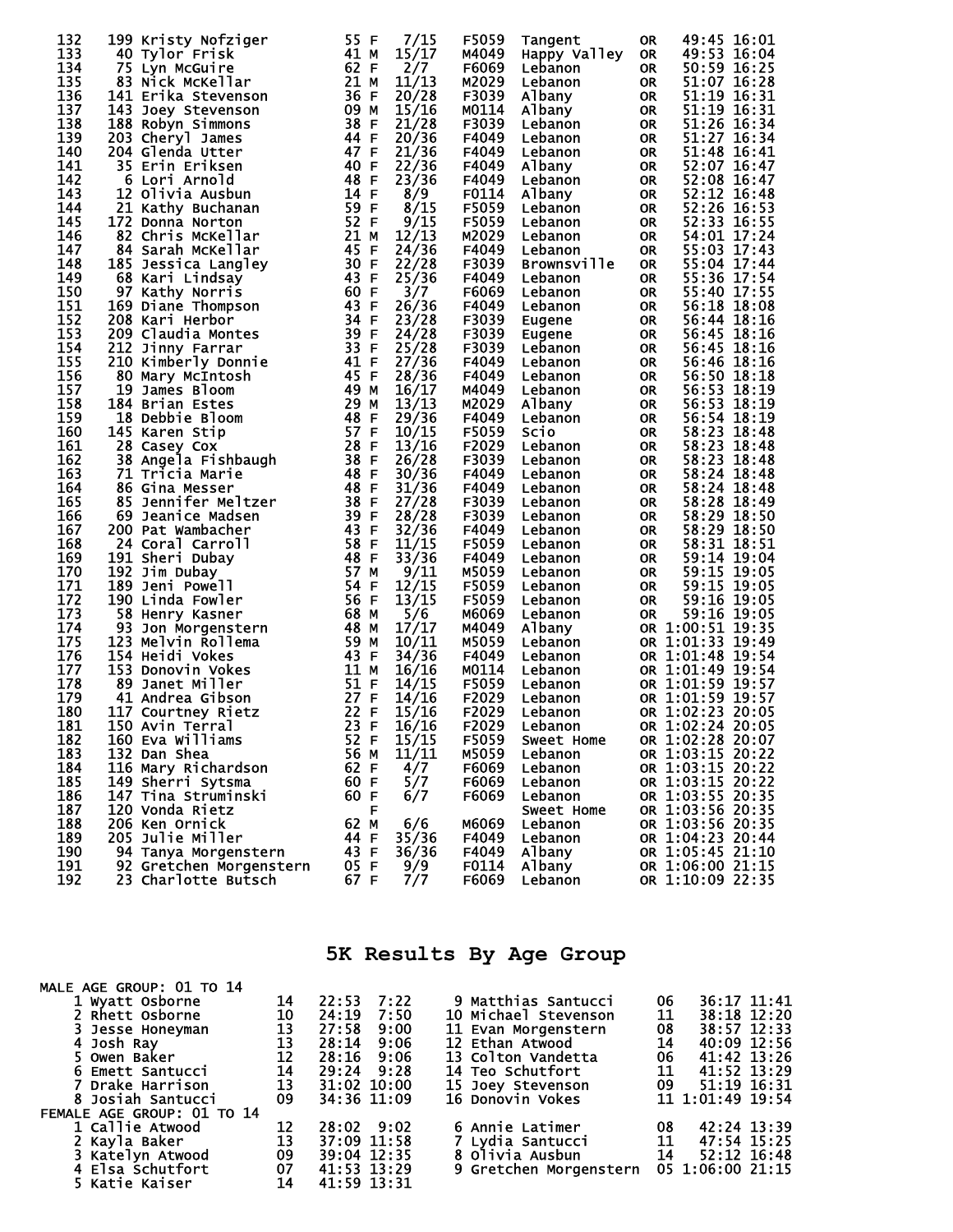| MALE AGE GROUP: 15 TO 19                                                                     |          |                            |              |                                                                                                                                                                                                                                      |           |                            |      |
|----------------------------------------------------------------------------------------------|----------|----------------------------|--------------|--------------------------------------------------------------------------------------------------------------------------------------------------------------------------------------------------------------------------------------|-----------|----------------------------|------|
| 1 Reece Larrabee<br>2 Ke'ale Aipia                                                           | 15<br>15 | 20:39 6:39<br>27:32 8:52   |              | 4 Gunner Harrison<br>5 Alec Smallwood                                                                                                                                                                                                | 15<br>16  | 34:30 11:06<br>36:02 11:36 |      |
| 3 Nathan Oakeson                                                                             | 15       | 32:11 10:22                |              |                                                                                                                                                                                                                                      |           |                            |      |
| FEMALE AGE GROUP: 15 TO 19                                                                   |          |                            |              |                                                                                                                                                                                                                                      |           |                            |      |
| 1 Nicole Mary Harrison                                                                       | 16       |                            | 31:18 10:05  | 2 Amanda Jeffers                                                                                                                                                                                                                     | 16        | 36:02 11:36                |      |
| MALE AGE GROUP: 20 TO 24                                                                     |          |                            |              |                                                                                                                                                                                                                                      |           |                            |      |
| 1 Michael Lofton                                                                             | 23       | 17:30                      | 5:38         | 4 Trevor Kilgore                                                                                                                                                                                                                     | 23        | 48:07 15:30                |      |
| 2 Bryce Danner                                                                               | 23       | 27:40                      | 8:55         | 5 Nick McKellar                                                                                                                                                                                                                      | 21        | 51:07 16:28                |      |
| 3 Chase Kern<br>FEMALE AGE GROUP: 20 TO 24                                                   | 22       | 31:17 10:05                |              | 6 Chris McKellar                                                                                                                                                                                                                     | 21        | 54:01 17:24                |      |
| 1 Kendra Otta                                                                                | 23       | 27:43                      | 8:55         | 4 Courtney Rietz                                                                                                                                                                                                                     |           | 22 1:02:23 20:05           |      |
| 2 Erin Leigh Terwillige 24                                                                   |          | 28:17 9:07                 |              | 5 Avin Terral                                                                                                                                                                                                                        |           | 23 1:02:24 20:05           |      |
| 3 Lisa Shannon                                                                               | 24       | 43:53 14:08                |              |                                                                                                                                                                                                                                      |           |                            |      |
| MALE AGE GROUP: 25 TO 29                                                                     |          |                            |              |                                                                                                                                                                                                                                      |           |                            |      |
| 1 Joseph Miller                                                                              | 25       | 19:22                      | 6:14         | 5 James Smith                                                                                                                                                                                                                        | 28        | 24:51                      | 8:00 |
| 2 Rick Leeper                                                                                | 28       | 21:27                      | 6:54         | 6 Wade Marcum                                                                                                                                                                                                                        | 26        | 28:35 9:12                 |      |
| 3 John Scott                                                                                 | 29       | 23:55                      | 7:42         | 7 Brian Estes                                                                                                                                                                                                                        | 29        | 56:53 18:19                |      |
| 4 Mark Swenson                                                                               | 28       | 24:01                      | 7:44         |                                                                                                                                                                                                                                      |           |                            |      |
| FEMALE AGE GROUP: 25 TO 29                                                                   |          |                            |              |                                                                                                                                                                                                                                      |           |                            |      |
| 1 Elaine Rauch                                                                               | 25       | 26:18                      | 8:28         | 7 Michelle Steinhebel                                                                                                                                                                                                                | 27        | 37:49 12:11                |      |
| 2 Kristi Rudolph<br>3 Ruthie Hill                                                            |          | 27:56 9:00<br>31:27 10:08  |              |                                                                                                                                                                                                                                      |           | 39:40 12:46<br>48:06 15:29 |      |
| $\frac{28}{27}$<br>$\frac{25}{26}$<br>4 Amanda Davis                                         |          |                            | 31:37 10:11  | Continue of the Control of Control of Control Control Control Control Control Control Control Contro<br>10 Casey Cox Control Control Control Control Control Control Control Control Control Control Control Control<br>11 Andrea Gi |           | 58:23 18:48                |      |
| 5 Emily Leeper                                                                               | 26       | 32:05 10:20                |              |                                                                                                                                                                                                                                      |           | 27 1:01:59 19:57           |      |
| 6 Nicole Hotrum                                                                              | 29       |                            | 32:28 10:27  |                                                                                                                                                                                                                                      |           |                            |      |
| MALE AGE GROUP: 30 TO 39                                                                     |          |                            |              |                                                                                                                                                                                                                                      |           |                            |      |
| 1 Luke Rauch                                                                                 | 36       | 26:19                      | 8:29         | 5 Lance Kaiser                                                                                                                                                                                                                       | 38        | 39:21 12:40                |      |
| 2 Brian Jackson                                                                              | 31       | 27:30                      | 8:51         | 6 Dave Wing                                                                                                                                                                                                                          | 35        | 45:55 14:47                |      |
| 3 Justin Baker                                                                               | 37       | 28:27 9:10                 |              | <b>7 Geoff Peterson</b>                                                                                                                                                                                                              | 32        | 48:37 15:39                |      |
| 4 Frank Stevenson                                                                            | 36       |                            | 38:18 12:20  |                                                                                                                                                                                                                                      |           |                            |      |
| FEMALE AGE GROUP: 30 TO 39                                                                   |          |                            |              |                                                                                                                                                                                                                                      |           |                            |      |
| 1 Penny Anderson<br>1 Penny Anwyser<br>2 Alisha Young<br>3 Angela Smallwood<br>1 Angela Cook | 30       | 25:39                      | 8:16         | 15 Emily Latimer                                                                                                                                                                                                                     | 35        | 42:29 13:41                |      |
|                                                                                              | 33<br>37 | 26:31<br>28:30             | 8:32<br>9:11 | 16 Tami Kreutzer<br>17 Missy Mary                                                                                                                                                                                                    | 34<br>-39 | 43:56 14:09<br>48:21 15:34 |      |
| 4 Dorothy Cook                                                                               | 36       | 28:46                      | 9:16         | 18 Diana Peterson                                                                                                                                                                                                                    | 31        | 48:36 15:39                |      |
|                                                                                              | 38       | 31:57 10:17                |              | 19 Jessica Mayer                                                                                                                                                                                                                     | 30        | 49:00 15:47                |      |
| - Borothy Cook<br>5 Jennifer Rochefort<br>6 Kimberly Oakeson                                 | 39       | 32:12 10:22                |              | 20 Erika Stevenson                                                                                                                                                                                                                   | 36        | 51:19 16:31                |      |
| 7 Kaydi Hotrum                                                                               | 30       | 32:15 10:23                |              | 21 Robyn Simmons                                                                                                                                                                                                                     | 38        | 51:26 16:34                |      |
| 8 Leanna Bennett                                                                             | 30       |                            | 32:28 10:27  | 22 Jessica Langley                                                                                                                                                                                                                   | 30        | 55:04 17:44                |      |
| 9 Athena Nofziger                                                                            | 30       | 32:55 10:36                |              | 23 Kari Herbor                                                                                                                                                                                                                       | 34        | 56:44 18:16                |      |
| 10 Deairdre Miller                                                                           | 36       | 36:19 11:42                |              | 24 Claudia Montes                                                                                                                                                                                                                    | 39        | 56:45 18:16                |      |
| 11 Patty Baker                                                                               | 35       | 37:58 12:14                |              | 25 Jinny Farrar                                                                                                                                                                                                                      | 33        | 56:45 18:16                |      |
| 12 Leslie Armstrong                                                                          | 30<br>36 | 39:51 12:50<br>41:44 13:26 |              | 26 Angela Fishbaugh<br>27 Jennifer Meltzer                                                                                                                                                                                           | 38        | 58:23 18:48                |      |
| 13 Amy Vandetta<br>14 Carissa Kaiser                                                         | 37       | 42:04 13:33                |              | 28 Jeanice Madsen                                                                                                                                                                                                                    | 38<br>39  | 58:28 18:49<br>58:29 18:50 |      |
| MALE AGE GROUP: 40 TO 49                                                                     |          |                            |              |                                                                                                                                                                                                                                      |           |                            |      |
| 1 Kevin Osborne                                                                              | 40       | 23:07                      | 7:27         | 10 Shawn Antila                                                                                                                                                                                                                      | 42        | 30:21 9:47                 |      |
| 2 Chester Miller                                                                             | 41       | 23:15                      | 7:29         | 11 Phil Ray                                                                                                                                                                                                                          | 47        | 31:32 10:09                |      |
| 3 John Miller                                                                                | 45       | 23:21                      | 7:31         | 12 Michael Ibach                                                                                                                                                                                                                     | 41        | 32:55 10:36                |      |
| 4 Chris McCammon                                                                             | 44       | 23:35                      | 7:36         |                                                                                                                                                                                                                                      |           |                            |      |
| 5 Bill Hoffman                                                                               |          |                            |              | 13 Peter Santucci                                                                                                                                                                                                                    | 43        | 36:17 11:41                |      |
|                                                                                              | 45       | 23:49                      | 7:40         | 14 Mark Atwood                                                                                                                                                                                                                       | 42        | 46:31 14:59                |      |
| 6 Jason Grizzle                                                                              | 42       | 24:47                      | 7:59         | 15 Tylor Frisk                                                                                                                                                                                                                       | 41        | 49:53 16:04                |      |
| 7 Robert Sorensen                                                                            | 43       | 25:15                      | 8:08         | 16 James Bloom                                                                                                                                                                                                                       | 49        | 56:53 18:19                |      |
| 8 Keith Honeyman                                                                             | 44       | 28:19                      | 9:07         | 17 Jon Morgenstern                                                                                                                                                                                                                   |           | 48 1:00:51 19:35           |      |
| 9 Dirk Foley                                                                                 | 45       | 29:02                      | 9:21         |                                                                                                                                                                                                                                      |           |                            |      |
| FEMALE AGE GROUP: 40 TO 49<br>1 Juli Schutfort                                               |          | 24:04                      |              | 19 Donna Harrison                                                                                                                                                                                                                    |           |                            |      |
|                                                                                              | 45<br>41 | 24:38                      | 7:45<br>7:56 |                                                                                                                                                                                                                                      | 42<br>44  | 48:22 15:34<br>51:27 16:34 |      |
| 2 Kate Lane<br>3 Anji Silverman                                                              | 42       | 27:55                      | 8:59         | 20 Cheryl James<br>21 Glenda Utter                                                                                                                                                                                                   | 47        | 51:48 16:41                |      |
| 4 Michele Ray                                                                                | 46       | 31:01                      | 9:59         | 22 Erin Eriksen                                                                                                                                                                                                                      | 40        | 52:07 16:47                |      |
| 5 Michaela Judah                                                                             | 44       | 31:02                      | 9:59         | 23 Lori Arnold                                                                                                                                                                                                                       | 48        | 52:08 16:47                |      |
| 6 Barb Danner                                                                                | 49       | 31:12 10:03                |              | 24 Sarah McKellar                                                                                                                                                                                                                    | 45        | 55:03 17:43                |      |
| 7 Annette Pullen                                                                             | 43       | 31:43 10:13                |              | 25 Kari Lindsay                                                                                                                                                                                                                      | 43        | 55:36 17:54                |      |
| 8 Laura Tesler                                                                               | 42       |                            |              | 26 Diane Thompson                                                                                                                                                                                                                    | 43        | 56:18 18:08                |      |
| 9 Lynda Palmer                                                                               | 42       | 31:44 10:13<br>32:31 10:28 |              | 27 Kimberly Donnie                                                                                                                                                                                                                   | 41        | 56:46 18:16                |      |
| 10 Ronda Couch                                                                               | 45       | 35:41 11:30                |              | 28 Mary McIntosh                                                                                                                                                                                                                     | 45        | 56:50 18:18                |      |
| 11 Lars Eriksen                                                                              | 41       | 39:54 12:51                |              | 29 Debbie Bloom                                                                                                                                                                                                                      | 48        | 56:54 18:19                |      |
| 12 Wendie Wunderwald<br>13 Jeannie Davis                                                     | 48<br>43 | 41:02 13:13<br>43:01 13:51 |              | 30 Tricia Marie<br>31 Gina Messer                                                                                                                                                                                                    | 48<br>48  | 58:24 18:48<br>58:24 18:48 |      |
| 14 Kendra Antila                                                                             | 40       | 44:20 14:17                |              | 32 Pat Wambacher                                                                                                                                                                                                                     | 43        | 58:29 18:50                |      |
| 15 Nancy Bond                                                                                | 48       | 44:57 14:28                |              | 33 Sheri Dubay                                                                                                                                                                                                                       | 48        | 59:14 19:04                |      |
| 16 Tammie Atwood                                                                             | 40       | 46:32 14:59                |              | 34 Heidi Vokes                                                                                                                                                                                                                       |           | 43 1:01:48 19:54           |      |
| 17 Rhonda Nicholas                                                                           | 44       | 47:40 15:21                |              | 35 Julie Miller                                                                                                                                                                                                                      |           | 44 1:04:23 20:44           |      |
| 18 Charlene Santucci                                                                         | 41       | 47:54 15:25                |              | 36 Tanya Morgenstern                                                                                                                                                                                                                 |           | 43 1:05:45 21:10           |      |
| MALE AGE GROUP: 50 TO 59                                                                     |          |                            |              |                                                                                                                                                                                                                                      |           |                            |      |
| 1 Mike Standen                                                                               | 50       | 22:31                      | 7:15<br>7:44 | 7 Mike Wood                                                                                                                                                                                                                          | 58        | 49:17 15:52                |      |
| 2 Richard Evans<br>3 Bruce Otta                                                              | 54<br>52 | 24:00<br>25:07             | 8:05         | 8 Gil Hartel<br>9 Jim Dubay                                                                                                                                                                                                          | 50<br>57  | 49:23 15:54<br>59:15 19:05 |      |
| 4 Andrew Miller                                                                              | 56       | 28:43                      | 9:15         | 10 Melvin Rollema                                                                                                                                                                                                                    |           | 59 1:01:33 19:49           |      |
| 5 Ron Andrew<br>6 Keith Struminski                                                           | 50<br>50 | 46:46 15:04<br>48:09 15:30 |              | 11 Dan Shea                                                                                                                                                                                                                          |           | 56 1:03:15 20:22           |      |

FEMALE AGE GROUP: 50 TO 59